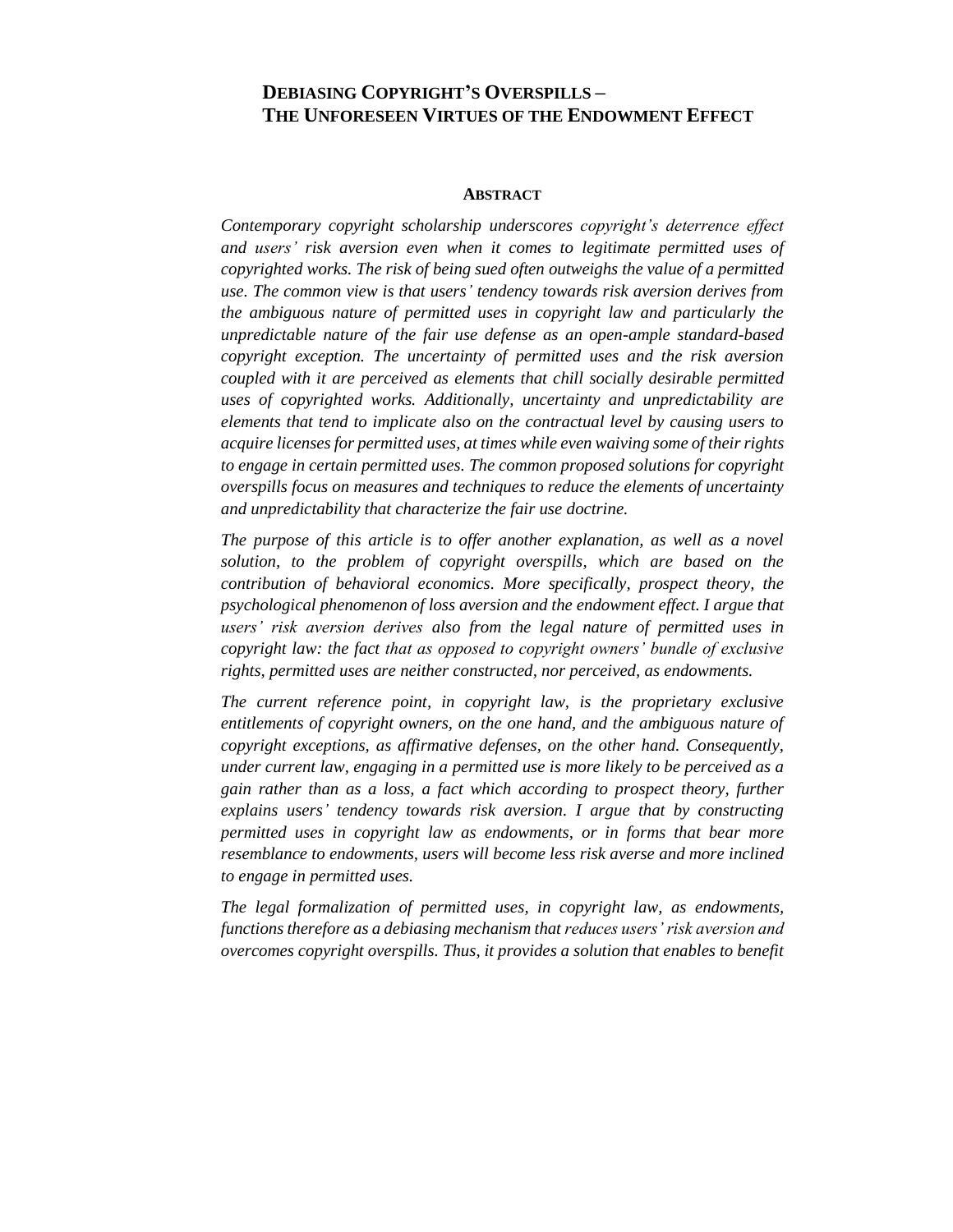*from the advantages of a standard-based, flexible, open-ample fair use defense while mitigating the costs of its ambiguous nature.* 

#### **INTRODUCTION – RISK AVERSION IN COPYRIGHT LAW**

Copyright law grants exclusive rights in creative works to authors for the purpose of incentivizing authors to create and distribute their works of authorship.<sup>1</sup> Along with its incentive to originating creators, copyright imposes burdens and costs on any further creative activity that attempts to rely on, and use existing copyrighted materials.<sup>2</sup> For these reasons, one central task of copyright law has been to reach an optimal level of both maximum incentives to creation and minimum burdens on further non-rival creative activity that relies on existing copyrighted works. $3$  Such equilibrium is realized by acknowledging exemptions to copyright protection. The fair use defense<sup>4</sup> is considered as the central mechanism through which such balancing is being achieved. $5$ 

As a practical matter, however, striking equilibrium between incentive to create and permissible secondary creative activity is a task which is hard to attain. Contemporary copyright scholarship underscores copyright's deterrence effect and users' risk aversion even when it comes to legitimate permitted uses of copyrighted works.<sup>6</sup> The current copyright system is

<sup>4</sup> *See* 17 U.S.C. § 107 (1976).

<sup>1</sup> *See e.g.*, Campbell v. Acuff-Rose Music, Inc*.*, 510 U.S. 569, 575 (1994); Feist Publications, Inc. v. Rural Tel. Serv. Co*.*, 499 U.S. 340, 349–50 (1991) (quoting the U.S. Constitution's Intellectual Property Clause, U.S. CONST. art. I, § 8, cl. 8, which proclaims the clause's social-public purpose: "[t]o promote the Progress of Science and useful Arts").

<sup>2</sup> *See* William M. Landes & Richard A. Posner, *An Economic Analysis of Copyright Law,* 18 JOURNAL OF LEGAL STUDIES, 325, 332-341 (1989) (arguing that copyright protection is a mechanism that increases the costs of borrowing from previous works and thus it weakens the incentive of future authors to create); Gillian .L. Lunney, *Reexamining Copyright Incentives-Access Paradigm*, 49 VANDERBILT LAW REVIEW, 483, 496-497 (1996) (describing copyright's social cost and the fact that copyright burdens and increases the costs of accessing and utilizing copyrighted materials for further creative activity).

<sup>&</sup>lt;sup>3</sup> See Lunney, *Id* (describing copyright's incentive-access paradigm and the goal of structuring copyright's scope, as well as copyright's exceptions, based on an equilibrium that better promotes capture of social value).

<sup>5</sup> The literature on the fair use defense and its functions is vast. *See* e.g. Wendy J. Gordon, *Fair Use as Market Failure: A Structural and Economic Analysis of the Betamax Case and Its Predecessors*, 82 COLUM. L. REV. 1600 (1982); William W. Fisher III, *Reconstructing the Fair Use Doctrine*, 101 HARV. L. REV; Pamela Samuelson, *Unbundling Fair Uses*, 77 FORDHAM L. REV. 2537 (2009).

<sup>6</sup> *See* James Gibson, *Risk Aversion and Rights Accretion in Intellectual Property Law*, 116 YALE L.J. 882, 890-91 (2007); Thomas F. Cotter, *Fair Use and Copyright Overenforcement*, 93 IOWA L. REV. 1271, 1284-1288 (2008) (describing as risk the indeterminacy associated with copyright law's fair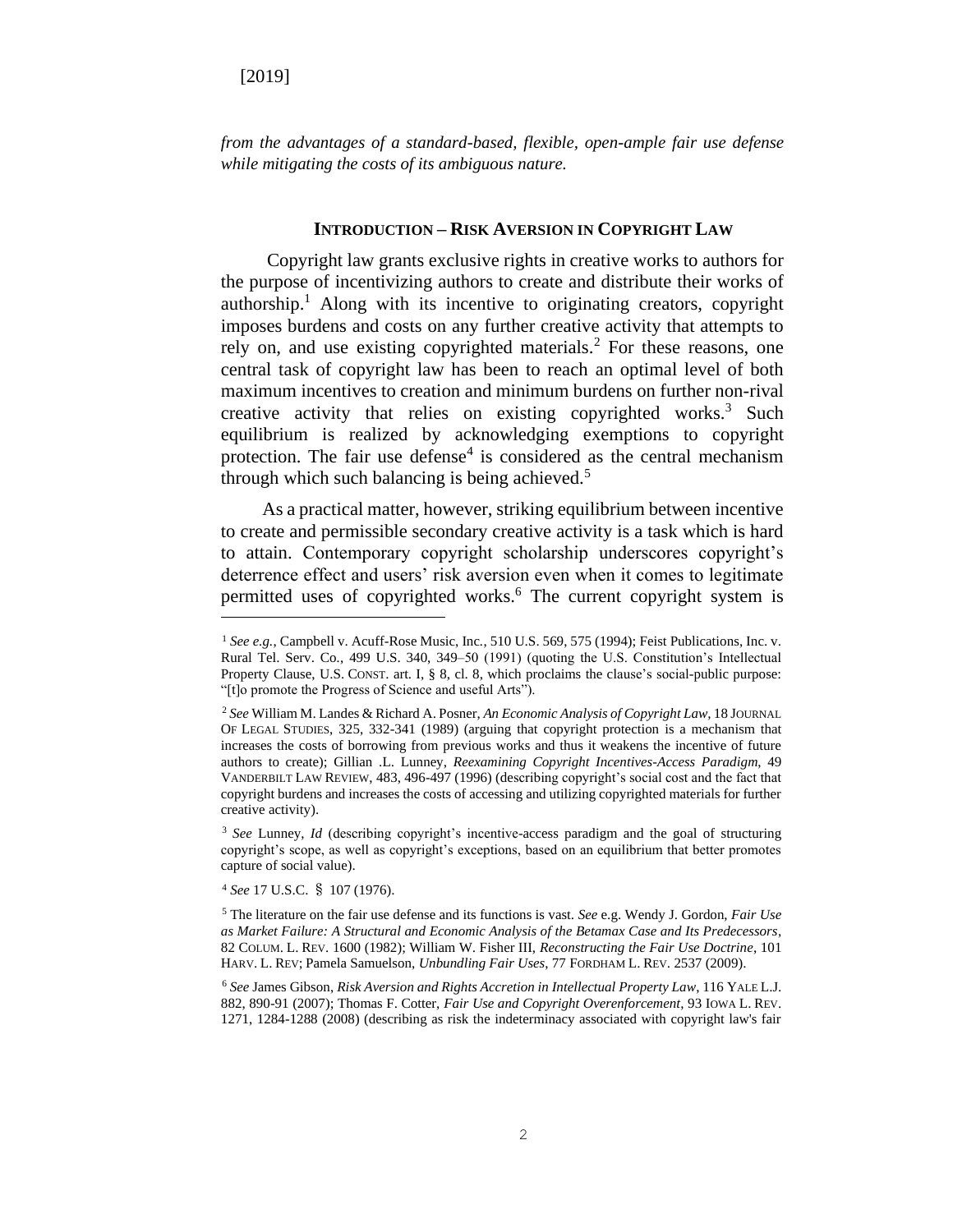portrayed as a system that has an embedded chilling effect on legitimate and permitted uses.<sup>7</sup> The risk of being sued often outweighs the value of a permitted use.<sup>8</sup>

The common view is that users' tendency towards risk aversion derives from the ambiguous nature of permitted uses in copyright law and particularly the unpredictable nature of the fair use defense as an openample standard-based copyright exception.<sup>9</sup> The uncertainty of permitted uses and the risk aversion coupled with it are perceived as elements that chill socially desirable permitted uses of copyrighted works.<sup>10</sup> Indeed an opennorm, such as fair use is essential for a copyright system that is flexible and adaptable to changing circumstances.<sup>11</sup> Yet, at the same time the standardbased flexible nature of the fair use defense also leads to uncertainty that deters users from engaging in what are potentially socially desirable

use doctrine); Michal Shur-Ofry, *Hatch-Waxmanizing Copyright***,** 18 MICH. TELECOMM. TECH. L. REV. 171, 173-178 (2011) (surveying and critically analyzing the literature regarding copyright's deterrence effect and users' risk aversion even when it comes to legitimate permitted uses of copyright works).

<sup>7</sup> See *Id. id* and also Patricia Aufderheide & Peter Jaszi, UNTOLD STORIES: CREATIVE CONSEQUENCES OF THE RIGHTS CLEARANCE CULTURE FOR DOCUMENTARY FILMMAKERS 17-19 (2004); Jennifer Rothman, *The Questionable Use of Custom in Intellectual Property*, 93 VA. L. REV. 1899 (2007).

<sup>8</sup> *See* Cotter, *supra* note \_\_, at 1274; Neil Weinstock Netanel, Copyright's Paradox (2008)15-17; Ben Depoorter & Robert Kirk Walker, *Copyright False Positives*, 89 NOTRE DAME L. REV. 319, 321-322 (2013); Peter S. Menell & Ben Depoorter, *Using Fee Shifting to Promote Fair Use and Fair Licensing*, 101 CAL. L. REV 53, 57-58 (2014).

<sup>9</sup> See Gideon Parchomovsy & Kevin A. Goldman, *Fair Use Harbors*, *93* VA. L. REV. 1483, 1497- 1502 (2007); Shur-Ofry, *supra* note \_, at 174; Andres Sawicki, *[Risky IP](https://ssrn.com/abstract=2748356)*, 48 Loyola U. Chi. L.J. 81, 92-93 (2017). For general criticism of the fair use doctrine as unpredictable see Joseph P. Liu, *Two-Factor Fair Use?,* 31 COLUM. J.L. & ARTS 571, 574, 577-80, 580 n.51 (2008); Michael W. Carroll, *Fixing Fair Use*, 85 N.C. L. REV. 1087, 1095 (2007); Darren Hudson Hick, *Mystery and Misdirection: Some Problems of Fair Use and Users' Rights*, 56 J. COPYRIGHT SOC'Y U.S.A. 485, 497 (2009).

<sup>10</sup> *Id. Id. See* also Gibson, *supra* note \_\_, at 888-898 and the sources cited in *supra* note \_\_; William W. Fisher III & William McGeveran, THE DIGITAL LEARNING CHALLENGE: OBSTACLES TO EDUCATIONAL USES OF COPYRIGHTED MATERIAL IN THE DIGITAL AGE (Berkman Center for Internet & Society, 2006); Anthony Falzone & Jennifer Urban, *Demystifying Fair Use: The Gift of the Center for Social Media Statements of Best Practices*, 57 J. COPYRIGHT SOC'Y U.S.A. 337 (2009).

<sup>&</sup>lt;sup>11</sup> See Pamela Samuelson, *Justifications for Copyright Limitations & Exceptions*, in COPYRIGHT LAW IN AN AGE OF LIMITATIONS AND EXCEPTIONS (Ruth Okediji ed.) (2016); Pierre Leval, *Toward a Fair Use Standard*, 103 HARV. L. REV. 1105 (1990); Ben Depoorter, *Technology and Uncertainty: The Shaping Effect on Copyright Law*, 157 U. PA. L. REV. 1831, 1834 (2009); P. Bernt Hugenholtz & Martin Senftleben, FAIR USE IN EUROPE: IN SEARCH OF FLEXIBILITIES (November 2011) (available at <https://papers.ssrn.com/sol3/papers.cfm?abstract\_id=2013239>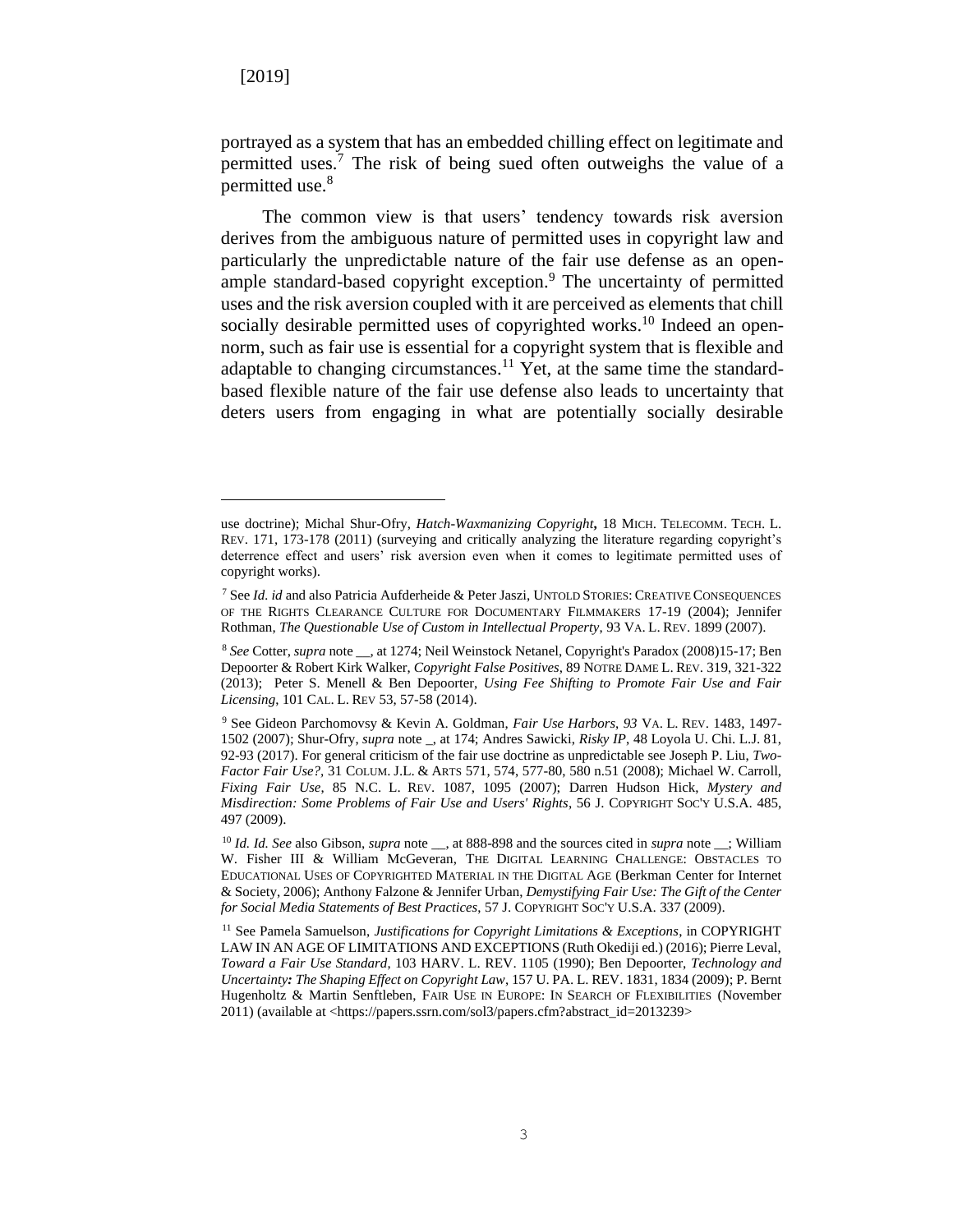secondary uses. Thus, the current copyright system is portrayed as a system that has an embedded chilling effect on legitimate and permitted uses.<sup>12</sup>

Additionally, uncertainty and unpredictability are elements that tend to implicate also on the contractual level by causing users to acquire licenses for permitted uses, at times while even waiving some of their rights to engage in certain permitted uses.<sup>13</sup> As James Gibson rightfully observed, people acquire licenses even for uses that are likely to shelter under the fair use defense or other defenses against copyright infringement.<sup>14</sup> Here also, fair use uncertainty constraints coupled with users' risk aversion undermine users' inclination to object copyright overspills, at least when the required licensing fees are lower than users' perceived risk, and particularly in view of copyright owners' rigid enforcement actions.<sup>15</sup> Scholarship also highlights the circular feedback effect under which such constrained industry practices influence the perceptions and expectations of rights owners, users, courts and therefore also the contours of fair use.<sup>16</sup> Similarly, in the course of their inclination to tolerate copyright's over enforcement, users also tend to contractually waive their right to engage in permitted uses; thus, further extending the gap between copyright law's purported incentive-access equilibrium and copyright's de facto overspills.<sup>17</sup>

Altogether, copyright's overspills bear the social cost of deterring lawful permitted uses of copyrighted works – a fact which contradicts the intended regulatory goals of copyright law. This in turn stimulates a potential deadlock between the need to enable flexibility with regard to copyright's exemptions and the unpredictability that a standard-based exemption tends to generate.

A variety of proposals have been raised to overcome the embedded ambiguity that comes along with a standard-based fair use defense. Proposals include the legal establishment of "fair use best practices", in various fields, that would represent acknowledged circumstances meeting the parameters of fair use;<sup>18</sup> statutory enactment of fair use "safe harbors"

<sup>&</sup>lt;sup>12</sup> *See* footnotes \_\_ *supra* and the sources cited therein.

<sup>13</sup> *See* Gibson, *supra* note \_\_ at 893-894; Cotter, *supra* note \_\_, at 1284-88.

<sup>14</sup> Id. Id.

<sup>15</sup> *See* Shur-Ofry, *supra* note \_\_, at 174-175; Depoorter & Walker, *supra* note \_\_, at 325-327.

<sup>16</sup> *See* Gibson, *supra* note \_\_, at 897-900.

<sup>&</sup>lt;sup>17</sup> See Gibson, *supra* note <sub>\_\_</sub>, at 897; Rothman, *supra* note \_\_\_, at 1902; Depoorter & Kirk Walker, *supra* note \_\_, at 322, 340-342.

<sup>&</sup>lt;sup>18</sup> See Jennifer Rothman, Best Intentions: Reconsidering Best Practices Statements in the Context of Fair Use and Copyright Law, 75 J. COPYRIGHT SOC'Y 371(2010); Niva Elkin-Koren et al., Fair Use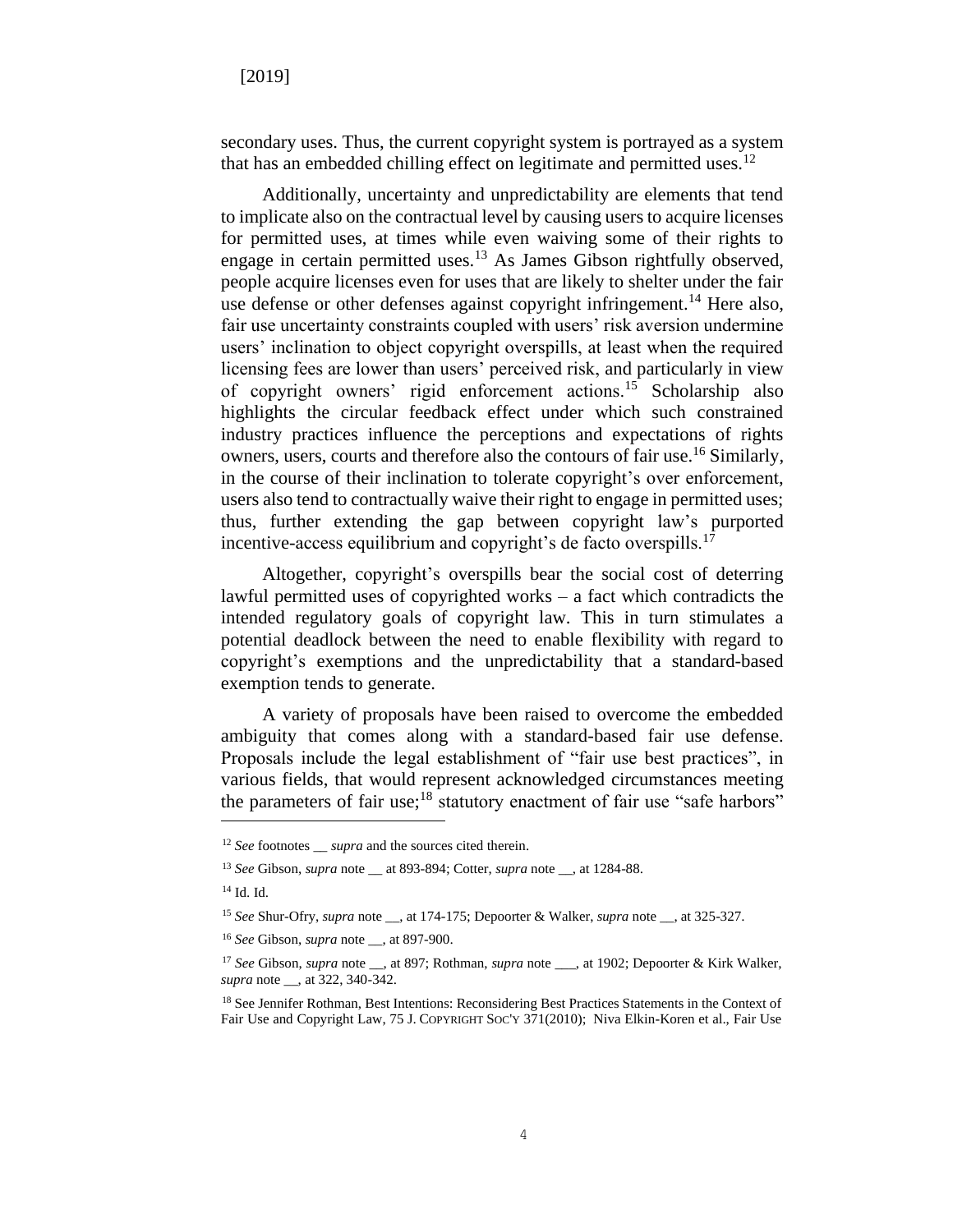that would set inconclusive instances that guarantee the fair use defense for certain classes of users or uses under clearly defined circumstances;<sup>19</sup> proposals for regulatory involvement in clarifying the boundaries of fair  $use<sup>20</sup>$  and finally utilizing doctrines such as copyright misuse in order to incentivize users to challenge the proclaimed narrow boundaries of fair use as enforced by copyright owners that leverage users' risk aversion tendency.<sup>21</sup>

Proposals and initiatives to reduce copyright exceptions' uncertainty merit important potential contribution to the problem of copyright's over deterrence effect. Yet, at the end of the day, all such proposals suffer from similar deficiencies: clarifying and rulyfying fair use, in order to enhance certainty and reduce risk, might undermine the flexibility of the fair use defense by setting de facto ceilings for categories and instances that users perceive as fair use.<sup>22</sup> There is a certain tradeoff between the rulification of fair use and the willingness of users to test the applicability of the defense in uncertain and borderline instances. By making this argument I am not claiming that attempts to reduce uncertainty, regarding the scope and applicability of the fair use defense, are undesirable. I do argue, however, that such attempts provide only a partial solution to copyright's overspills. By capping the risk of engaging in exempted uses, such solutions leave unattended zones of potentially permitted uses, which are beyond them; thus, while explicitly coloring them as risky uses with the potential of infringing copyright. Additionally and more generally, secondary uses in areas and activities, which are not covered by such categories of clarified permitted uses, would still face the disadvantages of the current legal regime of an open-ample standard-based fair use defense.

<sup>\* \* \*</sup>

Best Practices for Higher Education Institutions: The Israeli Experience, 57 J. Copyright Soc'y, 447 (2010); Niva Elkin-Koren & Orit Fischman-Afori, Taking Users' Rights to the Next Level: A Pragmatist Approach to Fair Use, 33 CARDOZO ARTS & ENT. L.J. 1 (2015).

<sup>19</sup> *See* Parchomovsy & Goldman, *supra* note \_\_.

<sup>20</sup> See Jason Mazzone, *Administering Fair Use*, 51 WM. & MARY L. REV. 395, 430-47 (2009).

<sup>&</sup>lt;sup>21</sup> See Shur-Ofry, *supra* note \_\_(proposing the development of an affirmative copyright misuse doctrine, which would entitle successful challengers of copyright overspills to statutory damages); Cotter, *supra* note \_\_, at 1301-1304 (proposing to use the copyright misuse doctrine as a tool to impose financial sanctions against invalid assertion of copyright claims).

<sup>22</sup> *See* Gibson, *supra* note \_\_, at 937-938; Parchomovsky & Goldman, *supra* note \_\_, at 1524-28 (acknowledging this deficiency but arguing that all in all, the benefits of statutory fair use harbors outweigh their potential negative impact in setting de-facto ceilings for categories and instances that users perceive as fair use).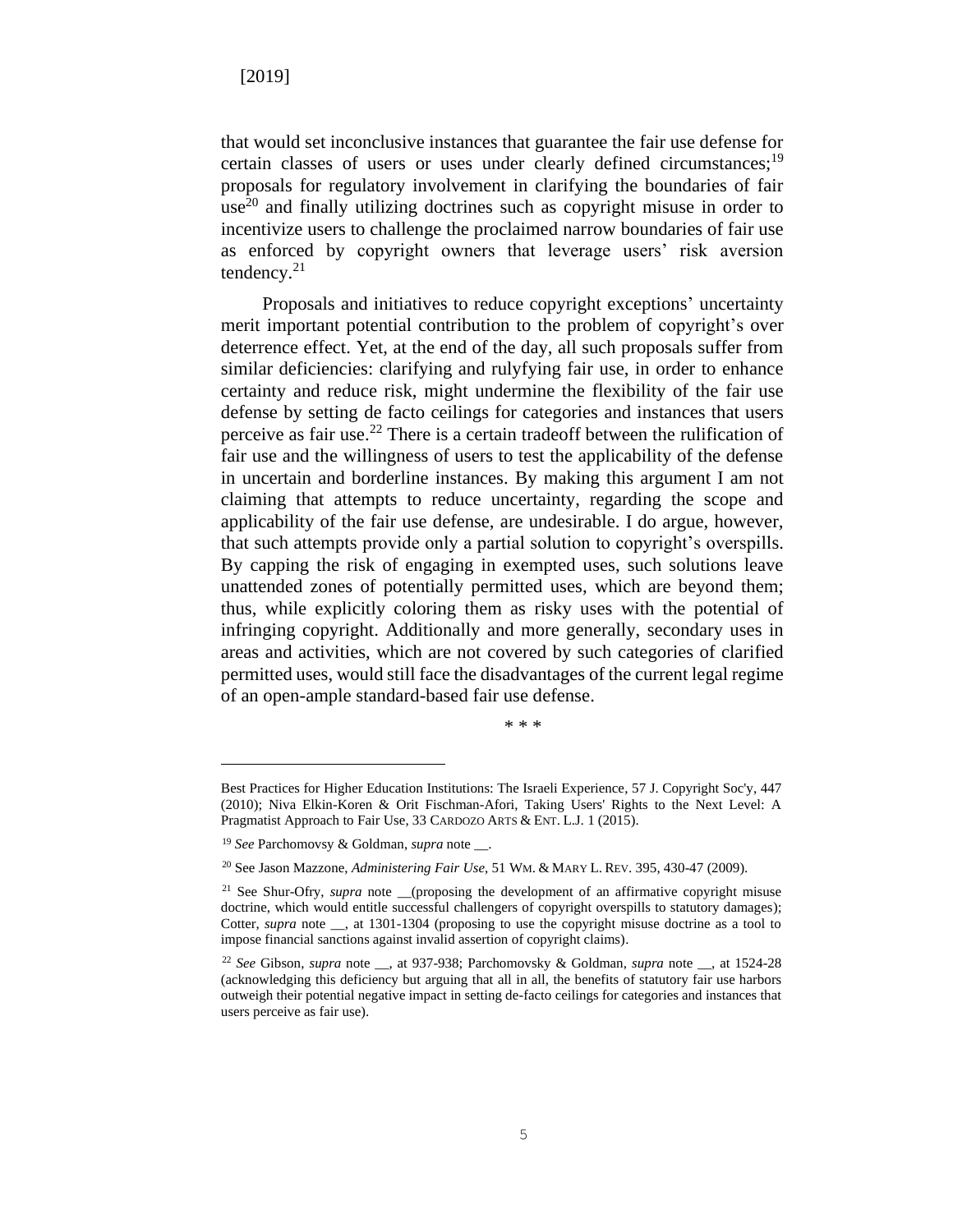Against this backdrop, based on the contribution of behavioral economics,<sup>23</sup> this article offers another explanation, as well as a novel solution, to the problem of copyright overspills. By relying on insights from prospect theory,<sup>24</sup> the psychological phenomenon of loss aversion<sup>25</sup> and the endowment effect, $^{26}$  I argue that users' risk aversion derives also from the current legal nature of the fair use defense and exempted uses in copyright law: the fact that as opposed to copyright owners' bundle of exclusive rights, fair use and other exempted uses in copyright law are generally both constructed and perceived, as defenses, rather than as positive entitlements. 27

As further elaborated in part *infra*, according to prospect theory and under the phenomenon of loss aversion, people ordinarily perceive outcomes as gains and losses, rather than as final states of wealth or welfare.<sup>28</sup> Gains and losses are defined relatively to a reference point;<sup>29</sup> thus whereas the value function is normally concave for gains (implying risk aversion), convex for losses (reflecting risk seeking), and generally steeper for losses than for gains.<sup>30</sup> Altogether this means that people's tendency towards risk aversion in the domain of gains is higher than their tendency towards risk seeking in the domain of losses.<sup>31</sup> Prospects theory also posits that the benchmark by which people perceive outcomes as either gains or as losses depends on the way that they frame their reference point and the scenario that they face.<sup>32</sup>

<sup>28</sup> *See* part \_\_ *infra* and the text accompanying *infra* notes \_\_\_.

<sup>23</sup> For a concise survey of behavioral economics basic principles see part \_ *infra*.

<sup>24</sup> *See* part \_\_ *infra* and the text accompanying *infra* notes \_\_\_.

<sup>25</sup> *See* part \_\_ *infra* and the text accompanying *infra* notes \_\_\_.

<sup>26</sup> *See* part \_\_ *infra* and the text accompanying *infra* notes \_\_\_.

<sup>27</sup> *See* part \_\_ *infra* and the text accompanying *infra* notes \_\_\_. But see also footnotes *\_\_\_ infra* and the text accompanying them (surveying several recent judicial approaches that reflect seeds of a tendency to treat permitted uses as positive rights that users benefit from).

<sup>29</sup> *See* part \_\_ *infra* and the text accompanying *infra* notes \_\_\_.

<sup>29</sup> *See* part \_\_ *infra* and the text accompanying *infra* notes \_\_\_.

<sup>29</sup> *See* part \_\_ *infra* and the text accompanying *infra* notes \_\_\_.

<sup>30</sup> *See* part \_\_ *infra* and the text accompanying *infra* notes \_\_\_.

<sup>&</sup>lt;sup>31</sup> *See* part *\_\_\_ infra* and the text accompanying *infra* notes \_\_\_\_.

<sup>32</sup> *See* part \_\_ *infra* and the text accompanying *infra* notes \_\_\_.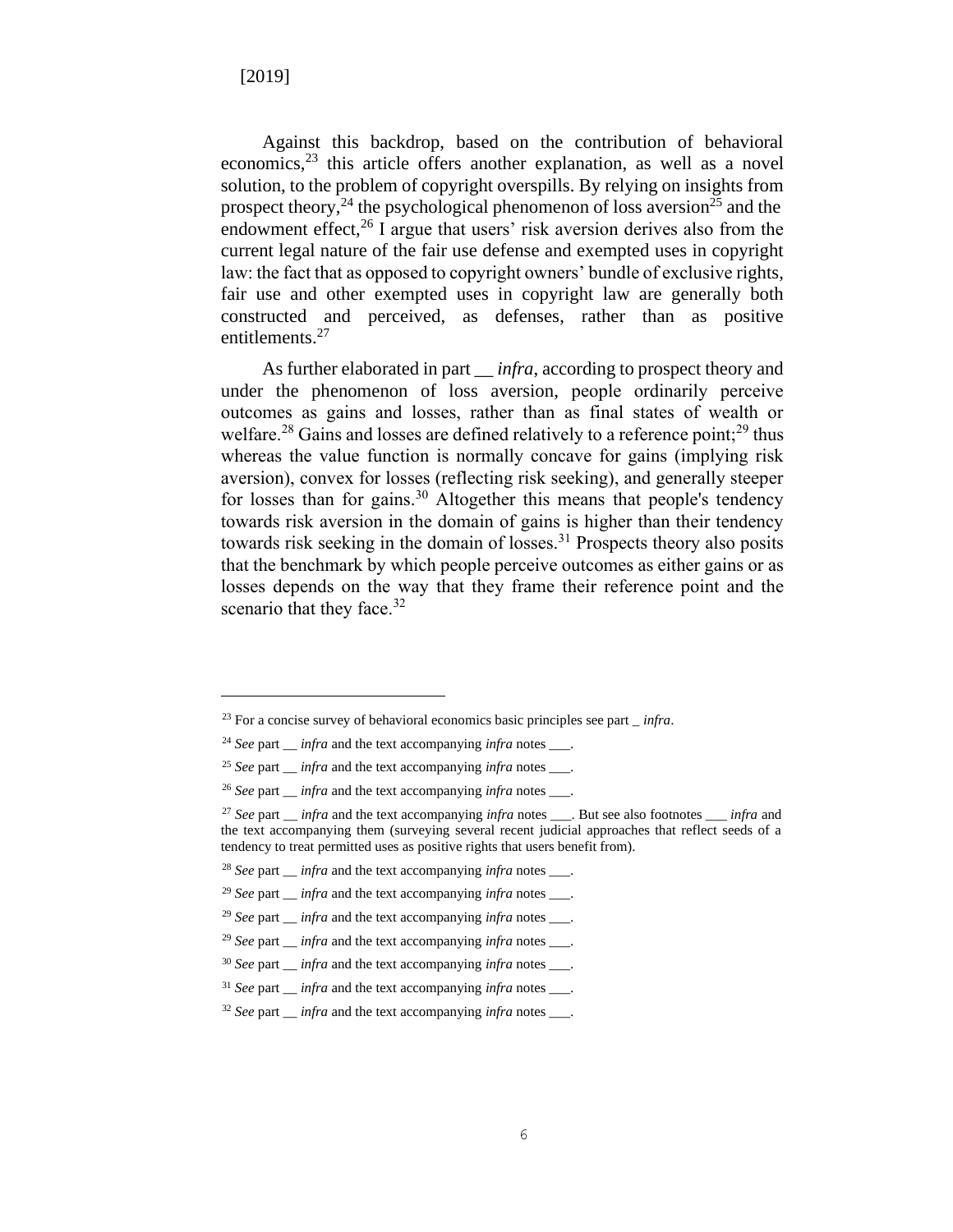A related phenomenon is the endowment effect.<sup>33</sup> According to the endowment effect, individuals tend to place higher value on entitlements that they already have, compared to entitlements that they do not have.<sup>34</sup> Departing from an entitlement is perceived as a loss whereas acquiring an entitlement is perceived as a gain. The endowment effect thus implicates on people's reference point, which in turn incriminate whether a certain outcome is perceived as a loss or as a gain, with the implications of this aspect on people's attitude towards risk and therefore also their conducts under condition of legal uncertainty.<sup>35</sup>

These insights and observations by behavioral economists bear direct implications on both the reasons for and the solutions to the problem of copyright overspills and users' tendency towards risk aversion. In addition to the embedded uncertainty that comes along with a standard-based fair use defense, users' risk aversion derives also from the legal nature of fair use as an affirmative defense rather than as a positive entitlement. As opposed to copyright owners' bundle of exclusive rights, permitted uses are neither constructed, nor perceived, as endowments.

Under current law, although the legal nature of fair use in not entirely resolved, thus far, its legal framing by the Supreme Court was as an affirmative defense.<sup>36</sup> Users benefit from a legal state under which they have the privilege to engage in a certain act—the exempted use, only if they prove that they qualify for the defense. Thus, whereas copyright owners benefit from a *right*: a legal claim one possesses to require or prevent a certain act by another.<sup>37</sup>

<sup>37</sup> *See* Wesley Newcomb Hohfeld, *Fundamental Legal Conceptions as Applied in Judicial Reasoning*, 26 YALE L. J. 710, 718 (1917) (defining right *in rem* as "availing respectively against persons constituting a very large and indefinite class of people"). *See also* Wesley Newcomb Hohfeld, *Some Fundamental Legal Conceptions as Applied in Judicial* 

<sup>33</sup> *See* part \_\_ *infra* and the text accompanying *infra* notes \_\_\_.

<sup>34</sup> Id. Id.

<sup>35</sup> *See* part \_\_ *infra* and the text accompanying *infra* notes \_\_\_.

<sup>36</sup> See Harper & Row Publishers, Inc. v. Nation Enterprises, 471 U.S. 539, 561 (1985) (defining the fair use as an "affirmative defense" and ruling that the burden of proof is on the party claiming fair use); Campbell v. Acuff-Rose Music, Inc., 510 U.S. 569, 590 (1994) (citing Harper & Row, 471 U.S. at 561, in support of holding, that fair use is an affirmative defense and that the applicability of fair use must be proven by defendant); Fair Use of Copyrighted Works, H.R. Rep. No. 102-836, 102d Cong., 2d Sess. 3 n.3 (1992) (stating that the burden "is always on the party asserting the defense, regardless of the type of relief sought by the copyright owner"). For similar views see also Coll. Entrance Examination Bd. v. Pataki, 889 F. Supp. 554, 564-65 (N.D.N.Y. 1995); Princeton Univ. Press v. Mich. Document Servs., Inc., 99 F.3d 1381, 1385-86 (6th Cir. 1996). But see also footnotes \_\_*infra* and the text accompanying them (surveying recent lower courts developments in this area).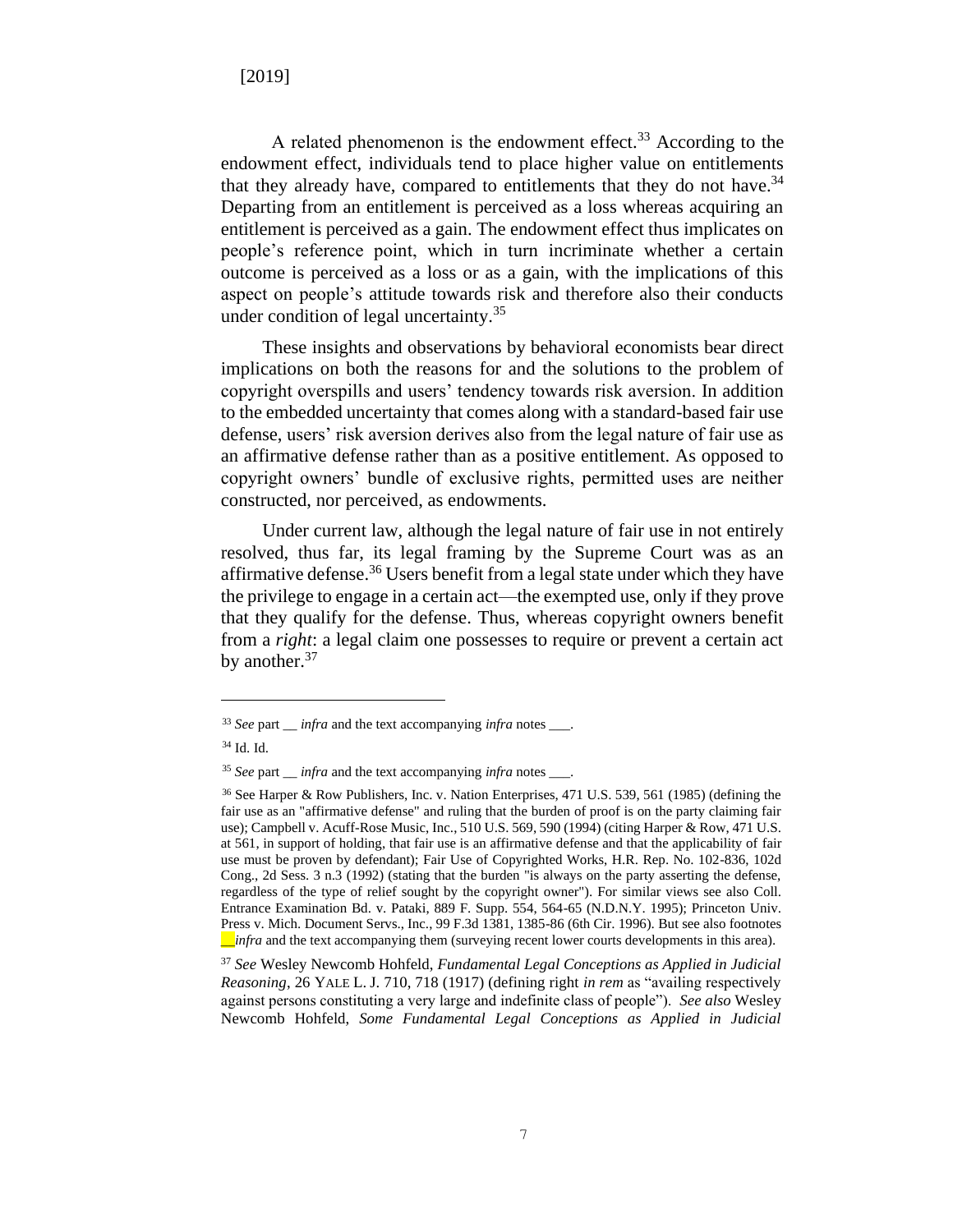Copyright owners' entitlements are defined as *in rem* exclusive property rights to do and authorize certain uses of copyrighted works.<sup>38</sup> Otherwise phrased, copyright owners have the right to exclude the rest of the world from utilizing their copyrighted works for uses that fall within their bundle of exclusive uses. As opposed, users of copyrighted materials benefit from the fair use defense only if they comply and prove the applicability of the defense under a certain specific factual scenario. Permitted uses, including the fair use defense, are neither constructed, nor normatively treated, as positive rights. As further discussed in part \_\_ *infra*, this predominant view has recently been challenged both by scholars and by several lower court decisions.<sup>39</sup> Yet, at the end of the day, under existing law, permitted uses are treated as defenses whereas the burden of proving the privileged authorized nature of a use rests on the user.

This implies that in circumstances of legal uncertainty, users' current reference point is most likely to be one which does not perceive the purported permitted use as something that they are entitled to  $-$  as an endowment. Not just because of the element of uncertainty, regarding the applicability of the fair use defense, but also as a consequence of the manner in which law shapes their perception of the permitted use – as a conditioned privilege that has to be proven.

As a result, refraining from the purported use is more likely to be perceived as an unfulfilled gain rather than as a loss. According to prospect

*Reasoning*, 23 YALE L. J. 16, 30 (1913).

<sup>38</sup> *See* 17 U.S.C. § 106(4) (2002) (defining copyright owners' bundle of exclusive rights: "Subject to sections 107 through 122, the owner of copyright under this title has the exclusive rights to do and to authorize any of the following…"); Copyright, Designs and Patents Act, 1988, ch. 1 §§ 1–2 (U.K.) (defining copyright as a "property right" that provides the copyright owners with "the exclusive right to do the acts specified in Chapter II as the acts restricted by the copyright in a work of that description"). *See generally* Frank H. Easterbrook, *Intellectual Property Is Still Property*, 13 HARV. J.L. & PUB. POL'Y 108 (1990).

<sup>39</sup> See Lydia Pallas Loren, *Fair Use: An Affirmative Defense*?, 90 WASH. L. REV. 685 (2015); Bateman v. Mnemonics, Inc., 79 F.3d 1532, 1542 n.22 (11th Cir. 1996) (Birch, J.) (stating that "although the traditional approach is to view "fair use' as an affirmative defense, this writer, speaking only for himself, is of the opinion that it is better viewed as a right granted by the Copyright Act of 1976"); Suntrust Bank v. Houghton Mifflin Co., 268 F.3d 1257, 1260 n.3 (11th Cir. 2001) (stating that: " I believe that fair use should be considered an affirmative right under the 1976 Act, rather than merely an affirmative defense, as it is defined in the Act as a use that is not a violation of copyright"); Lenz v. Universal Music Corp., 815 F.3d 1145, 1152-1153 (9th Cir. 2015) (holding that the DMCA requires copyright owners to consider fair use before issuing a takedown notice under [§ 512](https://advance.lexis.com/document/midlinetitle/?pdmfid=1000516&crid=d13039f7-d5ff-4118-90f0-042fb7d0bf49&pddocfullpath=%2Fshared%2Fdocument%2Fcases%2Furn%3AcontentItem%3A5HTC-YY61-F04D-N0DD-00000-00&pdcomponentid=6415&ecomp=m46g&earg=sr13&prid=eb02e797-54bd-4051-8d00-8a0201bf78e6) and that "given that *17 U.S.C. § 107* expressly authorizes fair use, labeling it as an affirmative defense that excuses conduct is a misnomer". For further discussion *see* part \_\_ *infra*, footnotes \_\_ *infra* and the text accompanying them.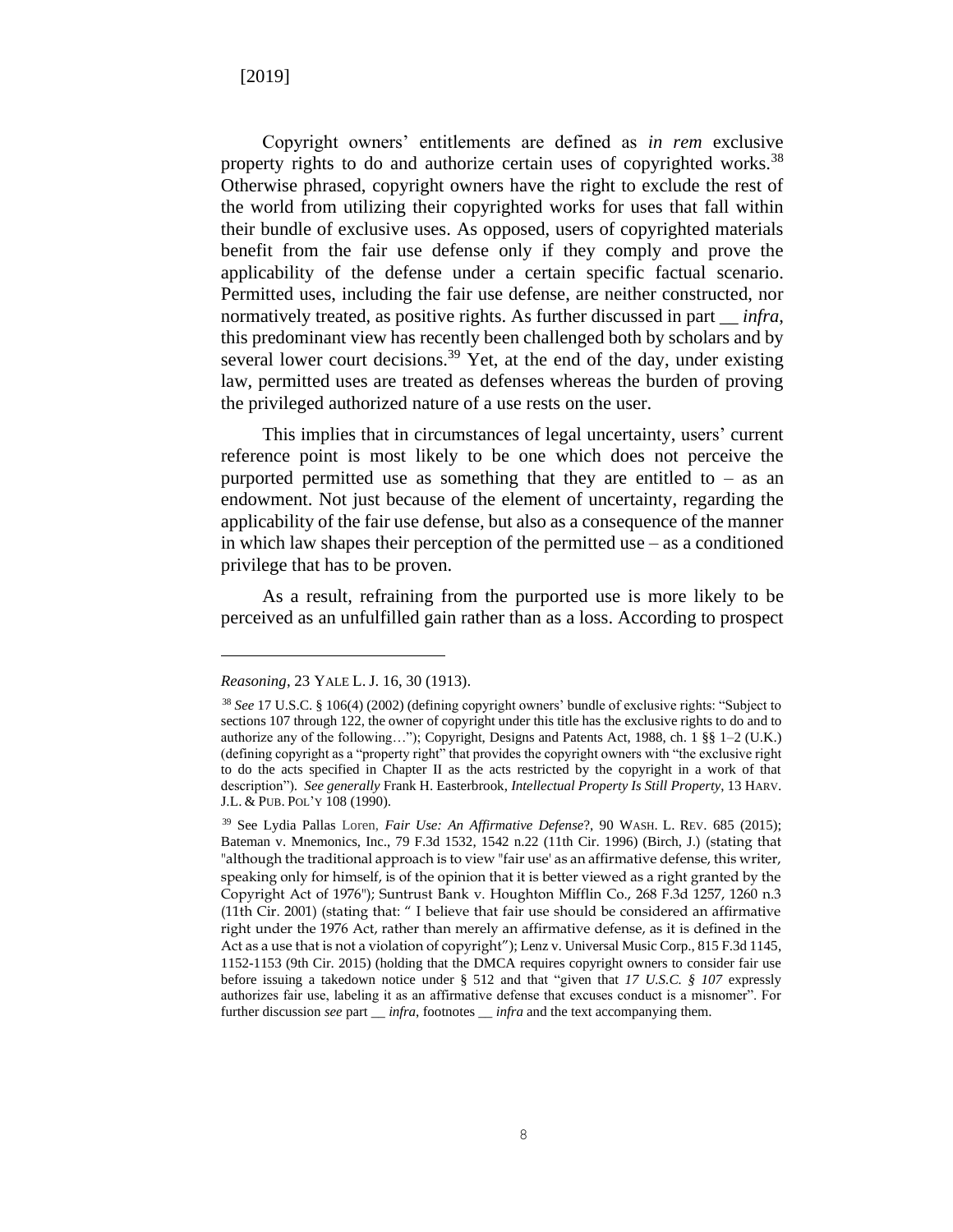theory,<sup>40</sup> this fact in turn, both implicates and explains users' tendency towards risk aversion. When considering whether to engage in a use, which is uncertain in terms of its classification as fair use, users' tendency towards risk aversion is likely to be high, due to their perception of such an engagement as a gain rather than as actualization of an entitlement that they already own and control. If, instead, the purported use was perceived as an endowment, users' deprivation from its actualization would more likely be observed as a loss resulting in a lower degree of risk aversion when considering whether to engage in a use which is possibly, yet not definitely, fair use.

This analysis derives important normative implications for copyright law policy.<sup>41</sup> It reveals that by constructing permitted uses in copyright law as endowments, or in forms that bear more resemblance to endowments,  $42$ users' risk aversion and copyright overspills are likely to decrease. Users will become less risk averse and more inclined to test the boundaries of the fair use defense in uncertain circumstances. Now, refraining from the purported use is more likely to be perceived as a deprived loss rather than as an unfulfilled gain. Consequently, users will be willing to risk more in the course of realizing their purported right to engage in a permitted use.

The legal formalization of fair use as a positive right, rather than as an affirmative defense, functions, therefore, as a debiasing mechanism that reduces users' risk aversion and assists in overcoming copyright overspills. Thus, it provides a solution that enables to benefit from the advantages of a standard-based, flexible, open-ample fair use defense while mitigating at least some of the costs of its ambiguous nature.

To illustrate, <sup>43</sup> consider the recent decision of the Ninth Circuit in Lenz v. Universal Music Corp. <sup>44</sup> In this case, the court had to decide upon the interpretation of § 512(f) of the Digital Millennium Copyright Act (the DMCA). <sup>45</sup> Under the DMCA, Online intermediaries benefit from a safe

<sup>40</sup> *See* part \_\_ *infra* and the text accompanying *infra* notes \_\_\_.

<sup>41</sup> *See* part \_\_ *infra* and the text accompanying *infra* notes \_\_\_.

<sup>42</sup> *See* part \_\_ *infra* and the text accompanying *infra* notes \_\_\_.

<sup>&</sup>lt;sup>43</sup> For further discussion regarding this case study as well as other examples and case-studies, see part \_\_ *infra*.

<sup>44</sup> *See* [Lenz](https://advance.lexis.com/api/document?collection=cases&id=urn:contentItem:5JB6-DJC1-F04K-V3GK-00000-00&context=) v. Universal Music Corp., 815 F.3d 1145 (9th Cir. 2016).

<sup>45</sup> *See* Digital Millennium Copyright Act of 1998, *17 U.S.C. § 512* (2016), which states that "any person who knowingly materially misrepresents under this section - (1) that material or activity is infringing, or (2) that material or activity was removed or disabled by mistake or misidentification, shall be liable for any damages, including costs and attorneys' fees, incurred by the alleged infringer,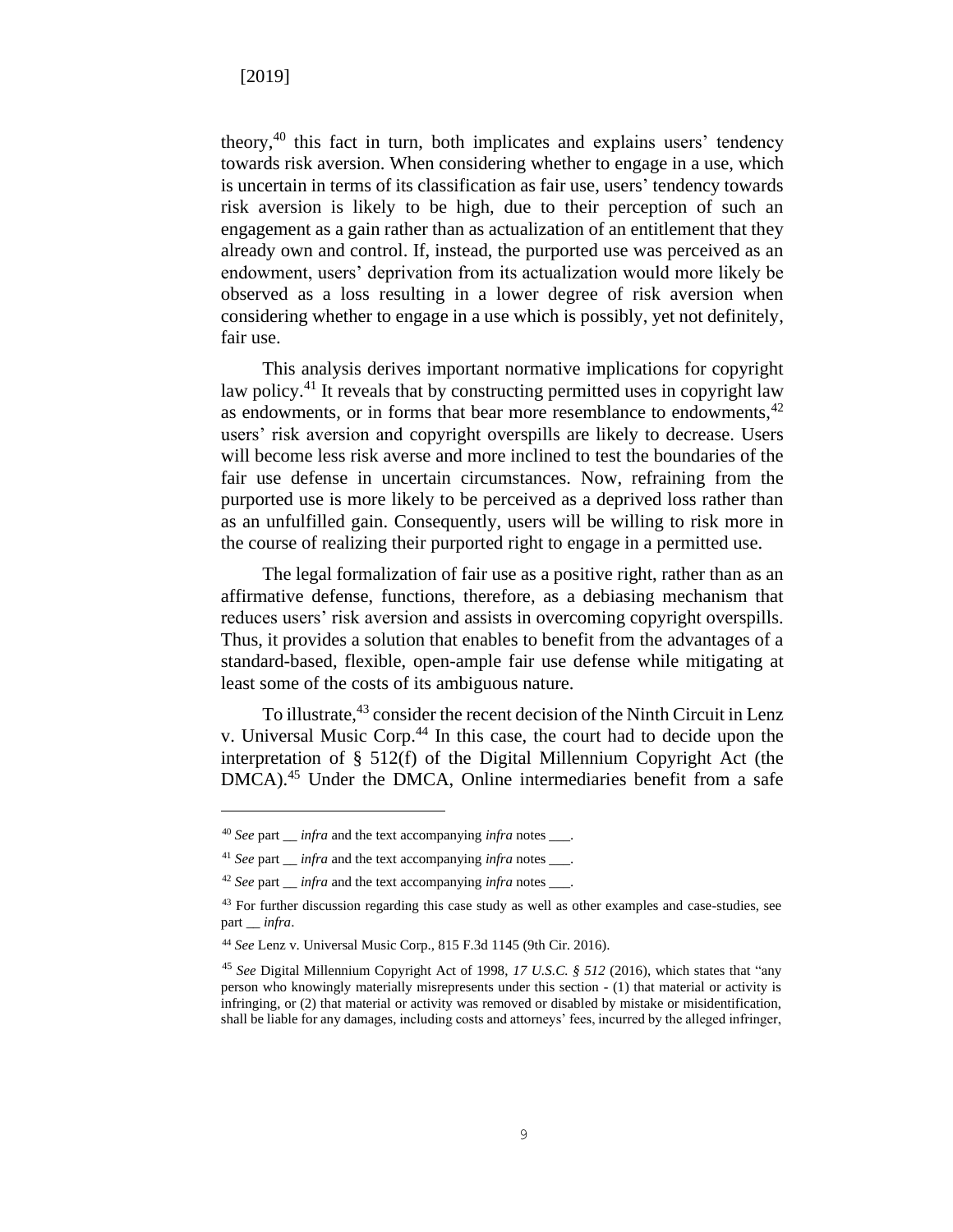harbor regime that grants them immunity from monetary liability, for copyright infringement, if they comply with the safe harbor provisions. Under § 512(c) of the DMCA, this scheme applies to services that store data at the direction of a user.<sup>46</sup>

To qualify for a safe harbor, a hosting facility must meet several requirements, including applying the notice and take down procedure that is set under  $\S$  512(c) of the DMCA.<sup>47</sup> The procedure requires online intermediaries to respond "expeditiously" to notices of infringement by right-holders and remove or disable access to allegedly infringing material when certain conditions are met.<sup>48</sup>

As part of this general framework, the DMCA requires that notifications include a statement that the complaining party "has a good faith belief" that the use of the materials "is not authorized by the copyright owner, its agent, or the law."<sup>49</sup> The DMCA also imposes liability on any person who knowingly sends a takedown notice regarding non-infringing materials.<sup>50</sup>

by any copyright owner or copyright owner's authorized licensee, or by a service provider, who is injured by such misrepresentation, as the result of the service provider relying upon such misrepresentation in removing or disabling access to the material or activity claimed to be infringing, or in replacing the removed material or ceasing to disable access to it".

<sup>&</sup>lt;sup>46</sup> See id. § 512(c)(1)(A)(ii). §512(c), applies to services that store data at the direction of a user, such as sites which store users' websites. In order to benefit from the immunity, online intermediaries: (1) cannot have actual knowledge that infringing content is on its system or be "aware of facts or circumstances from which infringing activity is apparent"); (2) if they become aware of such content, they must expeditiously remove it from their system, based on the notice and takedown procedure that is set in section  $512(c)$ ; (3) they should not receive a direct financial benefit from any infringing activity, which they the right and ability to control.

<sup>47</sup> *See id*. § 512(a)-(d), (i) (immunity from monetary liability for materials that are transmitted over networks, cached on a server, linked to, or stored at the direction of a user). Online services providers are required to adopt and implement certain policies. In particular, online services providers must comply with two preliminary policies. First, they must adopt and reasonably implement a policy to terminate the accounts of repeat infringers and must notify users of this plan. Second, they must also accommodate "standard technical measures" used by copyright owners to identify infringing material).

<sup>48</sup> *See id*. §§512(b)(2)(E)(i)-(ii), 512(c)(1)(C).

 $^{49}$  *Id.* § 512(c)(3)(A)(v) requires a takedown notification to include a "statement that the complaining party has a good faith belief that the use of the material in the manner complained of is not authorized by the copyright owner, its agent, or the law."

<sup>50</sup> *See* Digital Millennium Copyright Act, supra note 120, § 512(f) (2016) (providing "Any person who knowingly materially misrepresents under this section  $-(1)$  that material or activity is infringing, or (2) that material or activity was removed or disabled by mistake or misidentification, shall be liable for any damages … .").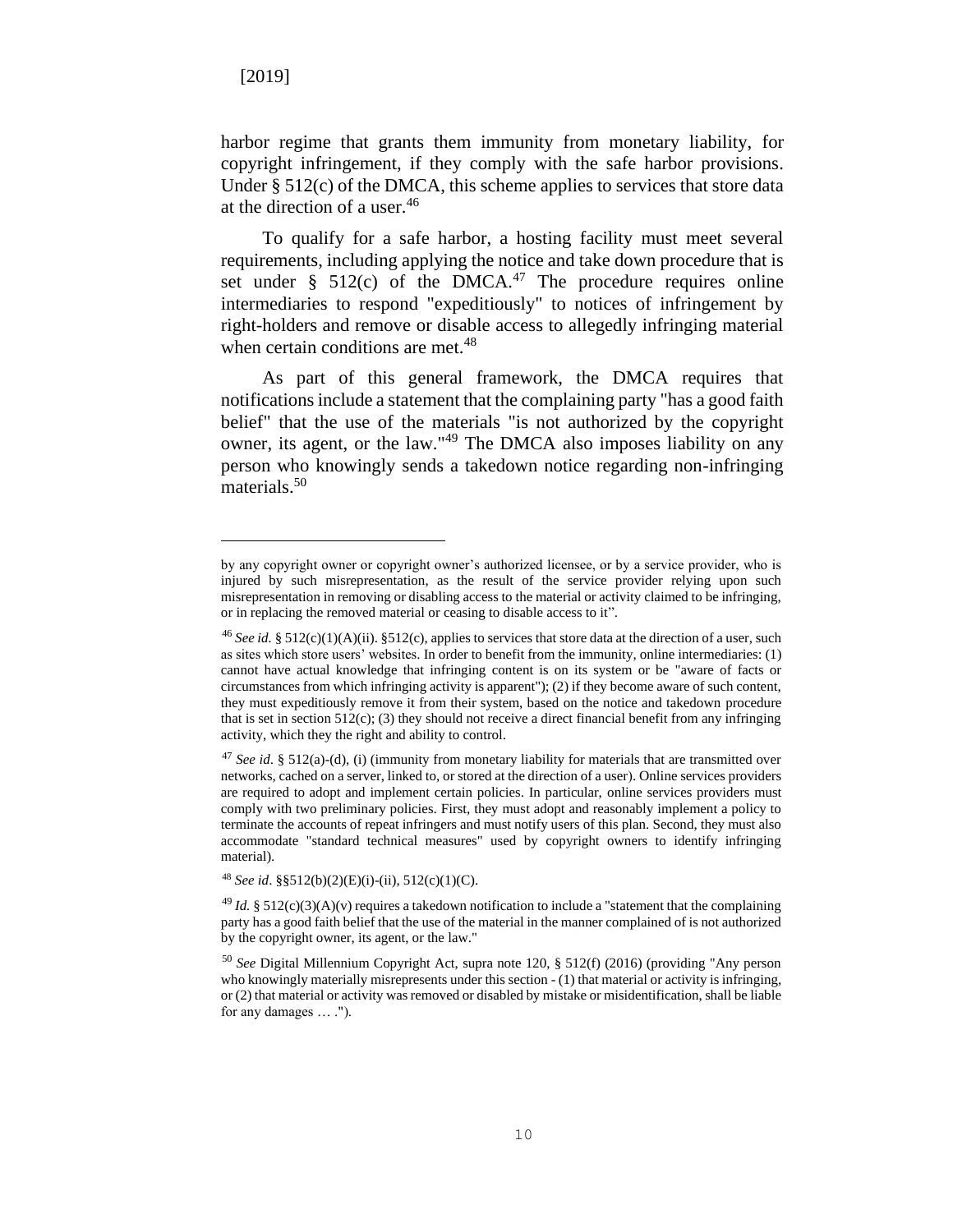In practice, the DMCA's safe-harbor regimes and  $\S$  512(c) in particular, were implemented and applied also in context of content-sharing platforms.<sup>51</sup> Content sharing platforms, such as YouTube, benefit from § 512(c)'s safe-harbor as long as they comply with to notice and takedown regime that § 512(c) sets. Under the safe harbor regime, content-sharing platforms are risk ignorant since they are not exposed to legal liability. Users who upload content, however, are still exposed to legal liability if they upload without authorization, either by law or contractually, content with copyrighted materials. Users' generated content and other forms of potentially fair-use content are implicated therefore by their exposure to potential legal liability, which in turn might deter them from engaging in what are also potentially fair uses.

In Lenz v. Universal Music  $\text{Corp}^{52}$  the court had to decide: (a) whether fair use should be considered by the copyright holder prior to sending a takedown notice; (b) whether sending a takedown notice absent of such consideration amounts to a misrepresentation that imposes liability on the sending party. The court answered both questions affirmatively. It was held that fair use should be viewed as a right, and therefore also as a use which is "authorized by law."<sup>53</sup> Consequently, issuing a takedown notice without considering whether the proclaimed infringing use is fair use may amount to a liable misrepresentation lacking good faith belief.<sup>54</sup> The court's reasoning also disputed the classification of fair use as an affirmative

<sup>51</sup> *See* UMG Recordings, Inc. v. Shelter Capital Partners LLC, 667 F.3d 1022 (9th Cir. 2011); Capitol Records, Inc. v. MP3tunes, LLC, 821 F. Supp. 2d 627 (S.D.N.Y. 2011); Io Group, Inc. v. Veoh Networks, Inc., 586 F. Supp. 2d 1132 (N.D. Cal. 2008); *see also* Mary Rasenberger & Christine Pepe, *Copyright Enforcement and Online File Hosting Services: Have Courts Struck the Proper Balance?*, 59 J. COPYRIGHT SOC'Y 627, 662–92 (2012). The most prominent case in this regard is Viacom Int'l, Inc. v. YouTube, Inc., 676 F.3d 19 (2d Cir. 2012). In this case, after five years in the courts, the Second Circuit finalized parameters for applying § 512(c) in the context of content sharing platforms, such as YouTube, while determining that content sharing platforms may benefit from  $\S 512(c)$ 's safe harbor according to the following determinations and parameters: (a) content sharing platforms fall within the definition of "service provider" in  $\S$  512(c); (b) knowledge or awareness of facts or circumstances that indicate specific and identifiable instances of infringement is a prerequisite for the obligation to remove and take down infringing materials; (c) "the right and ability to control" infringing activity does not require "item-specific" knowledge of infringement, yet it does not suffice with a general ability to remove or block access to materials posted on a service provider's website. What is required is some type of "substantial influence on the activities of users," without necessarily acquiring knowledge of specific infringing activity; (d) software functions of replication, playback and the related videos feature occur "by reason of the storage at the direction of a user" within the meaning of 17 U.S.C. § 512(c)(1).

<sup>52</sup> *See* Lenz v. Universal Music Corp, s*upra* note \_\_at \_\_\_.

 $^{53}$  *Id.* at \_\_\_.

 $54$  *Id.* at  $\blacksquare$ .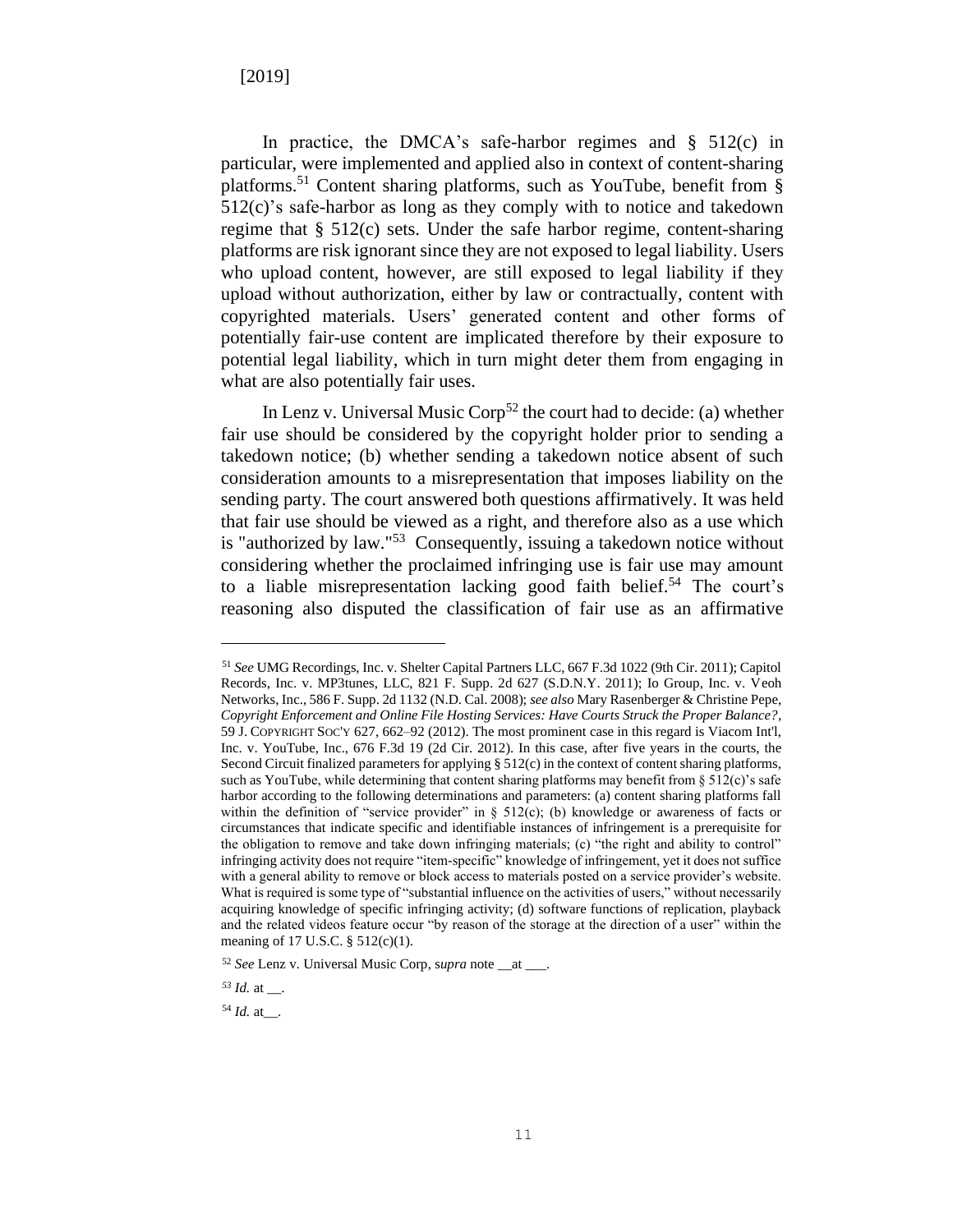defense, at least for the purposes of  $\S$  512(f), while characterizing fair use as a right which is "authorized by law."<sup>55</sup>

Thus far, the Lenz v. Universal decision was analyzed mostly through the prism of the obligation that is imposes on right-holders – the requirement to consider whether the potentially infringing materials constitute fair use.<sup>56</sup> From a behavioral economics perspective, however, the Lenz v. Universal decision may also implicate users' behavior and their willingness to engage in secondary uses which are uncertain in terms of their compatibility with the fair use defense.

Users' generated content that incorporates copyrighted works, such as the one discussed in the Lenz v. Universal decision, may either qualify as fair use or constitute a copyright infringement. Amateur users are required to make decisions regarding the utilization of copyrighted works as well as the uploading of their content under conditions of uncertainty and risk. <sup>57</sup> In fact the DMCA's,  $\S$  512(c) safe harbor shelters only online intermediaries (e.g. hosting services providers, including content-sharing platforms). Users' exposure to the risk of copyright infringement remained the same after the enactment the DMCA. The Lenz v. Universal decision also has no reference to substantial dimensions of the fair use defense. At the same time, however, The Lenz v. Universal decision frames fair use and users' engagement in fair uses as a positive right that users are entitled to, including enforceable remedies against any person who knowingly sends a takedown notice regarding non-infringing materials.

From a behavioral economics perspective, this approach may implicate on users' perception of refraining from engaging in potential, yet uncertain fair-uses through content sharing platforms. Under the framing of fair uses as positive rights, refraining from a proclaimed potential fair use, even under conditions of uncertainty, may now be perceived as a loss of an entitlement rather than as an unfulfilled gain. This state of mind mitigates the tenancy for risk aversion which derives from the open-ample standardbased nature of fair use. Under this new state of mind, users would be willing to take more risks in the course of engaging in what they perceive as fair use. In the context of content-sharing platforms this means amateur users

<sup>55</sup> *Id.* at \_\_\_

<sup>56</sup> *See* e.g. Niva Elkin-Koren, *The New Frontiers of User Rights*, 32 AM.U.INT'L.L,REV, 1, 39-42 (2016) (analyzing the decision in Lenz v. Universal while focusing on the requirement it imposes on right-holders to consider fair use prior to sending takedown notification). 57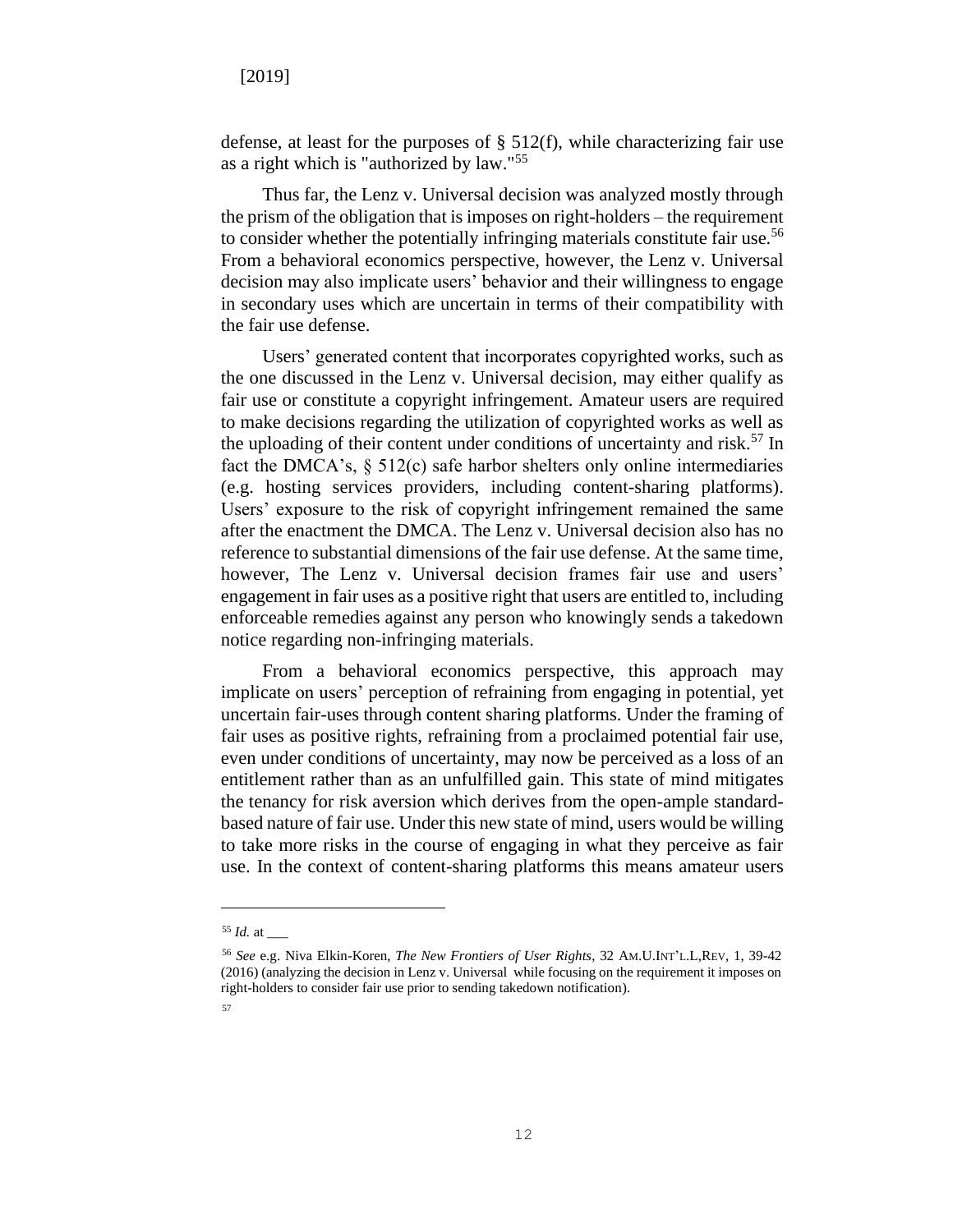that would be more willing to engage in borderline uses of copyrighted materials.

The Lenz v. Universal decision thus serves as an example for the manner in which a different legal formulization of fair use in a configuration that makes it closer to a positive entitlement (rather than as an affirmative defense) may debias the chilling effect of an open ample fair use and users' tendency toward risk aversion.

The purpose of this article is to introduce and discuss the connection between the legal formalization of permitted uses in copyright law and users' tendency towards risk aversion. By utilizing the toolbox of behavioral economics, I aim at demonstrating that effective

Part II begins by providing a brief introduction of several core principles of behavioral economics, which are required for my analysis. It then applies these principles on the current legal structure of the fair use defense. It explains how the construction and perception of fair use as an affirmative defense shapes users' perception of permitted uses as unfulfilled gains for which users tend to be risk averse under conditions of uncertainty and potential legal liability for copyright infringement. I close Part II by arguing that a different legal formalization of permitted uses, in forms and structures that are closer to endowments would change users' framing of permitted uses and therefore also their perception of refraining from what they now perceive as a probable legitimate utilization of their entitlement. Consequently, users would be willing to risk more in order to prevent the loss that they frame in refraining from the potentially permitted use. Altogether, I demonstrate how the reconstruction of permitted uses in copyright law as endowments, or in forms that bear more resemblance to endowments, may function as a debiasing mechanism that reduces users' risk aversion and overcomes copyright overspills. Thus, it provides a solution that enables to benefit from the advantages of a standard-based, flexible, open-ample fair use defense while mitigating the costs of its ambiguous nature.

Part III further examines the application of my hypothesis on four case-studies: (a) the emerging concept of users' rights and the acknowledgement of judicial remedies for an infringement of a user right; (b) revisiting the legal classification of fair use as an affirmative defense that places the burden of proof on the user; (c) notice and takedown procedures for content-sharing platforms under  $\S$  512(c) of the DMCA; (d) fair use best-practices codes and their potential impact on users' conducts under conditions of legal uncertainty.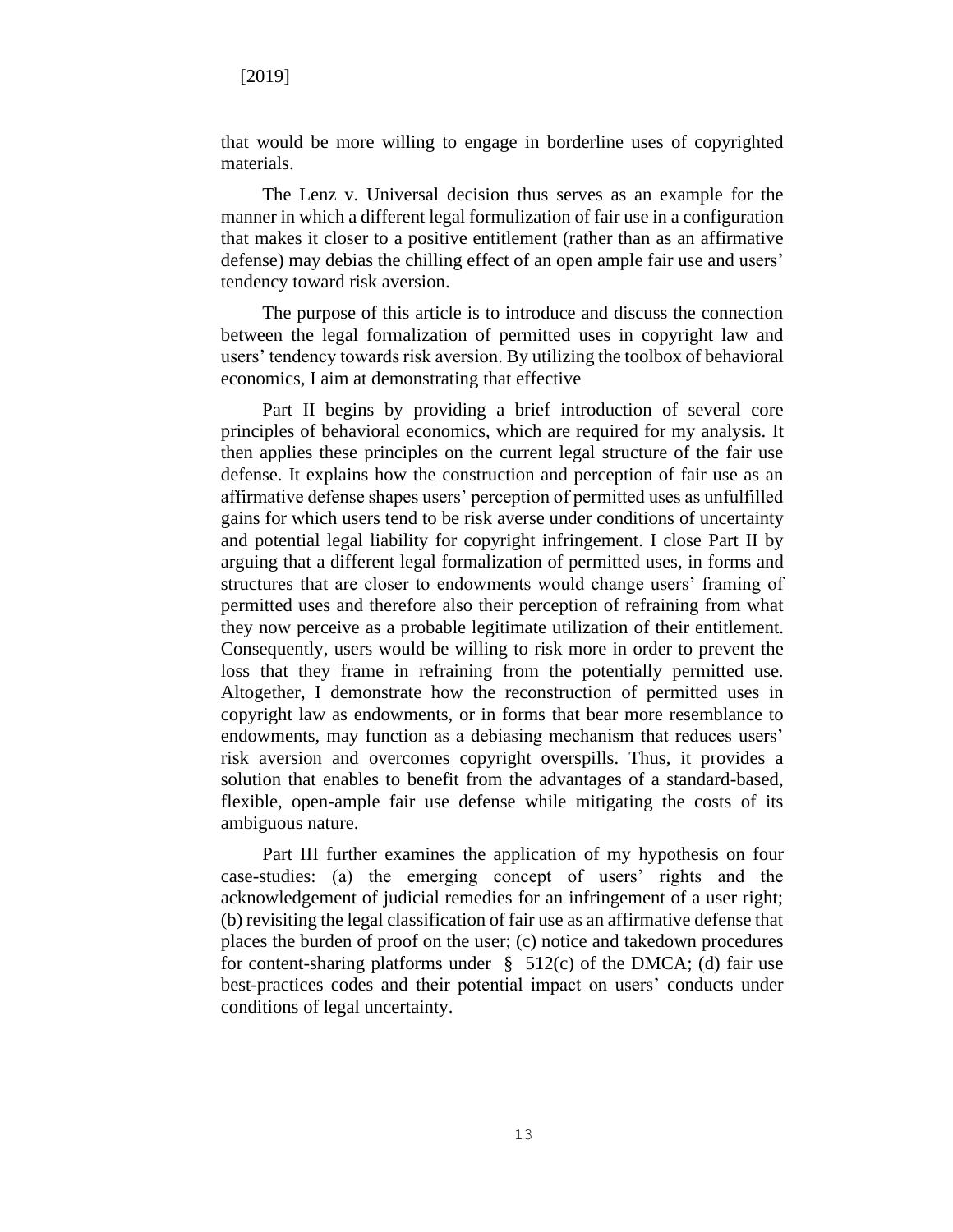As these case-studies indicate, in a scale of different legal constructs of permitted uses that places affirmative defenses on one edge and legal entitlements on the opposite edge, the more permitted uses are perceived as users' endowments the less risk-averse users are likely to be. The theoretical framework that is presented in this article, establishes, therefore, the grounds for further future experimental and empirical work that will examine the validity and strength of my argument through different scenarios and settings. Alongside, as all case-studies demonstrate, independent of the importance of conducting such future research work, the theoretical framework itself bears important normative consequences regarding the interpretation and application of the fair use defense doctrine. Part V concludes.

#### **PART II – LAW & BEHAVIORAL ECONOMICS – SOME CORE PRINCIPLES**

Behavioral economics, as a discipline, marks and signifies the departure from rational choice theory.<sup>58</sup> In 1979, Daniel Kahneman and Amos Tversky presented Prospect Theory as an alternative to traditional versions of expected utility theory.<sup>59</sup> Based on experimental evidence, Kahneman and Tversky demonstrated that people tend to perceive outcomes as gains and losses rather than as final states of capital or wealth.<sup>60</sup> Prospect theory's main pillar lies in developing the notions of framing and reference points.<sup>61</sup> Kahneman and Tversky demonstrated that people establish their

<sup>58</sup> *See* generally Joshua D. Wright & Douglas H. Ginsburg, *Behavioral Law and Economics: Its Origins, Fatal Flaws, and Implications for Liberty*, 106 NW. U. L. REV. 1033 (2012) (critically surveying the emergence of behavioral theory as a theory that rebutted the assumptions of rational choice theory); MARK KELMAN, THE HEURISTICS DEBATE, 42-48 (2011) (providing a general account of behavioral economics, its departures from the presumptions of rational choice theory and its impact on legal scholarship). *See* also Russell B. Korobkin & Thomas S. Ulen, *Law and Behavioral Science: Removing the Rationality Assumption from Law and Economics*, 88 CALIF. L. REV. 1051, 1060-66 (2000) (surveying rational choice theory, its assumptions, critiques and the emergence of behavioral economics as a theory with improved tools of prediction and understanding of human behavior, findings which in turn implicate on understanding the role of legal norms in regulating human behavior).

<sup>59</sup> *See* Daniel Kahneman & Amos Tversky, *Prospect Theory: An Analysis of Decision Under Risk*, 47 ECONOMETRICA 263 (1979) (presenting, for the first time, prospect theory according to individuals act differently when facing what they perceive as potential gains than when facing what they perceive as potential losses). *See* also Daniel Kahneman and Amos Tversky, *Choices, Values and Frames*, in Daniel Kahneman & Amos Tversky, eds, CHOICES, VALUES, AND FRAMES 1 (Cambridge 2000); Amos Tversky & Daniel Kahneman, *Advances in Prospect Theory: Cumulative Representation of Uncertainty*, 5 JOURNAL OF RISK & UNCERTAINTY 297 (1992).

<sup>60</sup> *Id. Id.*

<sup>61</sup> *See* Amos Tversky & Daniel Kahneman, *The Framing of Decisions and the Psychology of Choice*, 211 SCIENCE 453, 453 (1981); Amos Tversky & Daniel Kahneman, *Rational Choice and the Framing*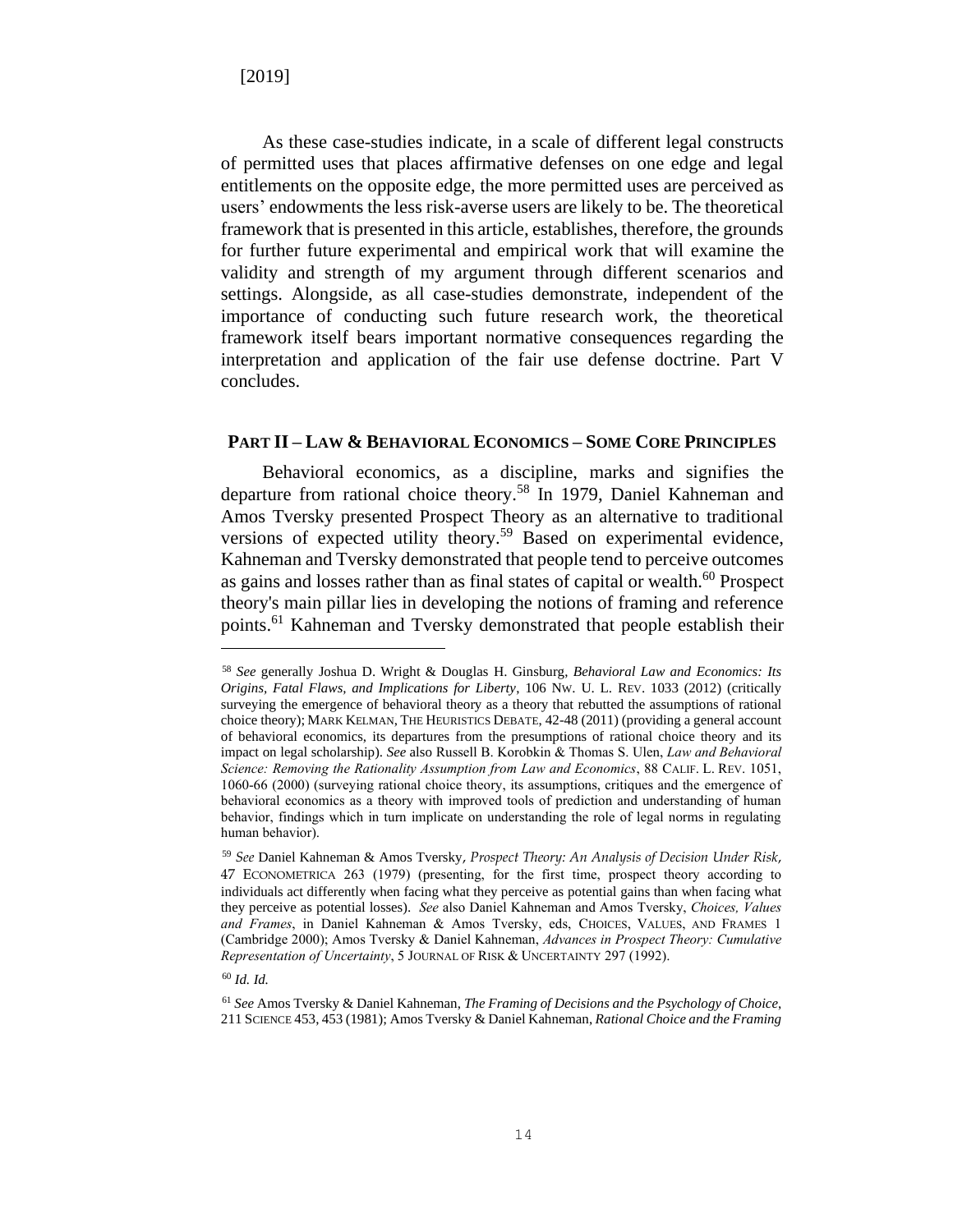assessment of a certain prospected outcome, in terms of gains and losses, relatively to a reference point, which is the benchmark from which people conduct their decision-making process.<sup>62</sup>

Prospect Theory's main contribution is in emphasizing that subjective weighting of probabilities varies from objective probabilities while being reference dependent, that is to say, one's reference point shapes one's perception of a scenario and therefore also one's value function and risk tendency. According to the related notion of framing, the way people frame a scenario or the choice that they are facing implicates whether they perceive the outcome either as a gain or as a loss; thus, whereas people's reference point determines their framing of the scenario or the choice that they are framing. Thus, for example, in their famous

Kahneman's and Tversky's complementary contribution was in experimental findings that documented the phenomenon of loss aversion. According to their findings, the framing of an outcome – either as a gain or as a loss – derives different choices even with regard to identical alternatives. Individuals tend to value their losses more highly than their evaluation of equivalent gains and therefore wish to avoid losses more than

*of Decisions*, 59 J. BUS. S. 251 (1986).

<sup>62</sup> *Id. Id. See* also Anton Kühberger, *The Influence of Framing on Risky Decisions: A Meta-Analysis*, 75 ORG. BEHAV. & HUM. DECISION PROC. 23 (1998) (surveying more than 100 papers demonstrating that framing is a reliable phenomenon); Avital Moshinsky & Maya Bar-Hillel, *Loss Aversion and the Status Quo Label Bias,* 28 SOC. COGNITION 191 (2010) (finding framing effect in policy choices as well).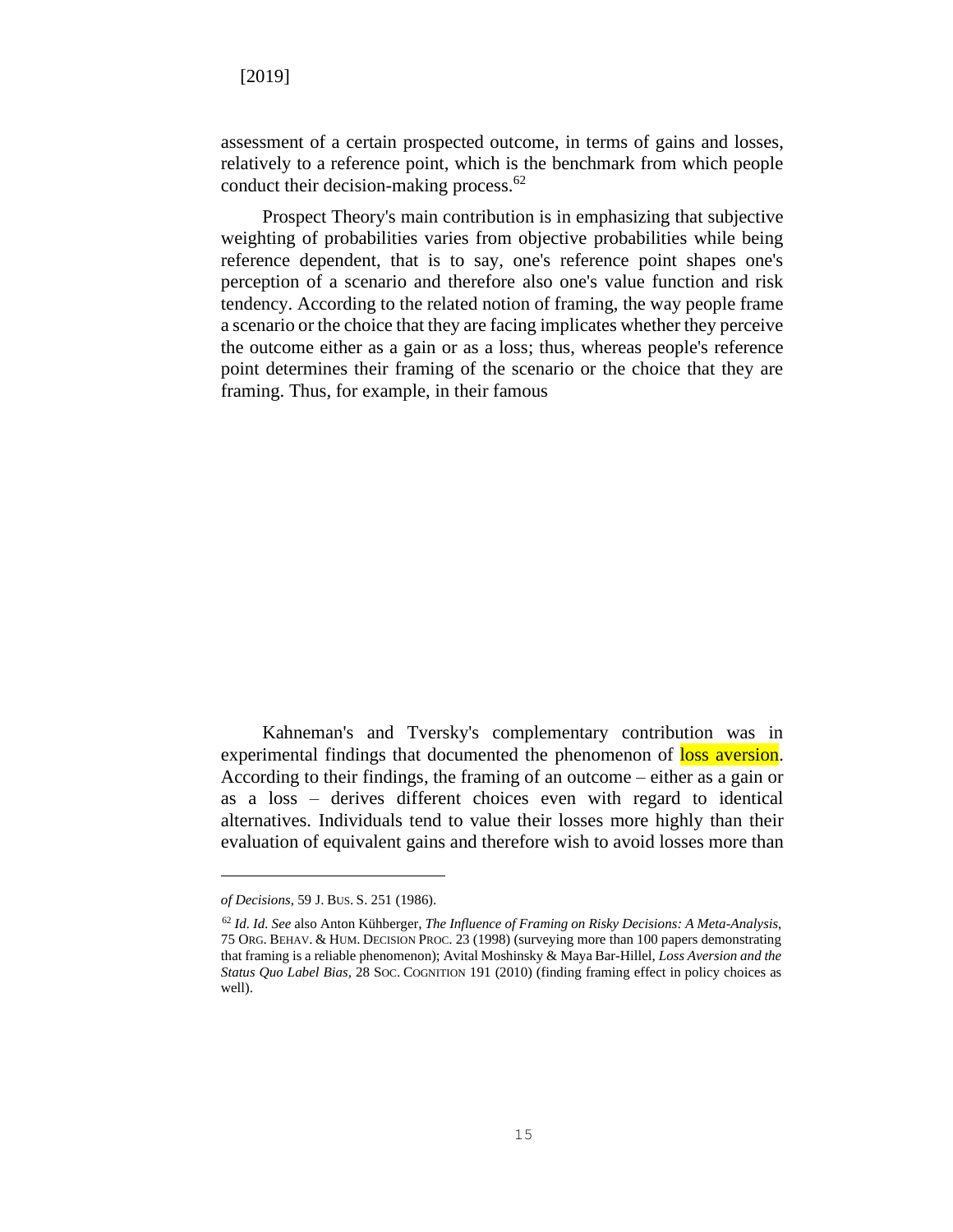they desire gains of an equivalent value. The phenomenon of loss aversion is a close relative of the framing effect because it implies that people's reference point and their framing of a scenario implicates whether a certain outcome is perceived either as a loss or as an unfulfilled gain.

Khammam and Tversky further demonstrated that the disutility generated by a loss is greater than the utility that is produced by a similar gain. According to their experiments the value function is typically concave for gains therefore implying a tendency toward risk aversion whereas for losses the value function is typically convex and therefore implying a tendency for risk seeking. This implies when making decisions under conditions of uncertainty, people would be willing to risk more, in order to avoid a loss, then they would be willing in order to obtain a gain of an equivalent value.

דוגמא

Related phenomena. The notions of reference points and loss aversion have also been used to explain such phenomena as the **\*839** endowment effect and the status quo bias. The endowment effect, sometimes dubbed the WTA-WTP disparity, refers to the phenomenon that individuals tend to place higher value on objects and entitlements that they already have, compared to objects and entitlements that they do not have.<sup>32</sup> Arguably, parting with (at least some) objects is perceived as losing them, whereas acquiring objects is perceived as gaining them. The status quo bias refers to the phenomenon that people tend to stick to the state of affairs that they perceive as the status quo rather than opting for an alternative state.<sup>33</sup> When departing from the status quo may result in either gains or losses, people are inclined to avoid such a departure. Closely connected to an omission bias, <sup>34</sup> the status quo bias explains a robust default effect, the tendency not to opt out of default arrangements.<sup>35</sup> Interestingly, even contractual default rules, which arguably do not endow people with any entitlement unless they find a partner willing to contract with them without deviating from the default, create an endowment effect and result in a status quo bias.<sup>36</sup> Another phenomenon associated with loss aversion is the consideration of sunk costs. Contrary to the microeconomic notion that only future costs should **\*840** affect one's decisions, people take past investments into consideration because they dislike the notion of wasting (losing) resources. $37$ 

Critique. PT, including its core notions of reference points and loss aversion, has been the subject of considerable critique. To begin, PT is not the only theory that aims at explaining and predicting people's manifest loss aversion in risky choices. While PT explains loss aversion as resulting from a kink in people's utility function at the reference point and the greater steepness of the utility function in the domain of losses, configural weight theories posit that loss aversion results from the different weight that people attribute to losses and gains, which in turn depends on the perspective from which they judge the choice problem.<sup>45</sup> Configural weight theories and PT are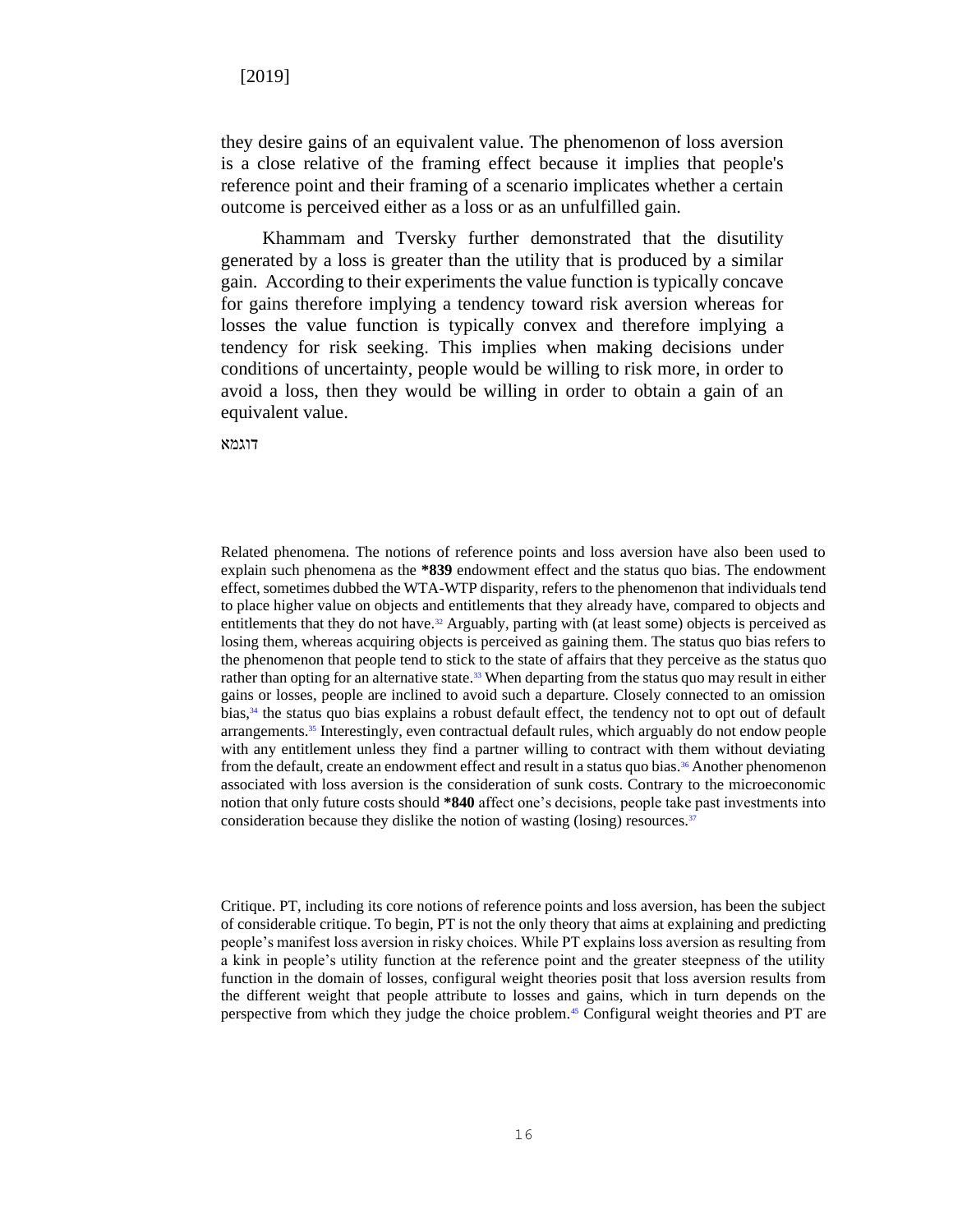not mutually exclusive, yet they differ in some of their predictions. In any case, they all recognize that people view losses and gains differently and are averse to losses. Hence, for the present purpose, one need not delve into their dissimilarities.

More importantly for our purposes, some studies have challenged the generality of loss aversion. Evidently, different people display varying degrees of loss aversion under different circumstances. Moreover, some studies indicate that loss aversion is neutralized or even reversed for very small amounts of money,<sup>46</sup> and the same is true under certain experimental settings.<sup>47</sup> Some scholars doubt that PT is **\*842** the appropriate explanation for such phenomena as the observed WTA-WTP gap.<sup>48</sup> Yet, the overall picture emerging from hundreds of theoretical, experimental, and empirical studies is clear. People's preferences, choices, and judgments do generally depend on the perceived reference point and display strong loss aversion.

Impact on legal theory. Over the past decades, behavioral studies have profoundly impacted economic, finance, and legal theory. Numerous legal theorists have utilized PT, including its key elements of reference points and loss aversion and the related phenomena of endowment effect and status quo bias, in various legal contexts. Often, commentators used these psychological insights to criticize the explanatory and normative force of standard economic analysis of law.<sup>49</sup> These insights were also relied upon to illuminate human behavior in legal contexts, advise legal actors how to act in interactive legal encounters, and inform legal policymaking. $50$  Notable contributions to this body of literature include Jeffrey Rachlinski's analysis of litigants' behavior in settlement negotiations,<sup>51</sup> Russell Korobkin's study of people's reluctance to contract around default rules due to the status quo bias, $52$  and Edward McCaffery's analysis of hidden taxes and loss aversion.<sup>53</sup>

Without detracting from the great contribution of these and other analyses, the present Article goes one step further. It examines **\*843** how the notions of reference points and loss aversion explain fundamental characteristics of entire legal fields and their relative importance.

As further elaborated in part \_\_ *infra*, according to prospect theory and under the phenomenon of loss aversion, people ordinarily perceive outcomes as gains and losses, Gains and losses are defined relatively to a rather than as final states of wealth or welfare. reference point

Kahneman and Tversky's prospect theory is most commonly associated with framing effects. Prospect theory posits that decisionmakers evaluate and maximize expected outcomes not in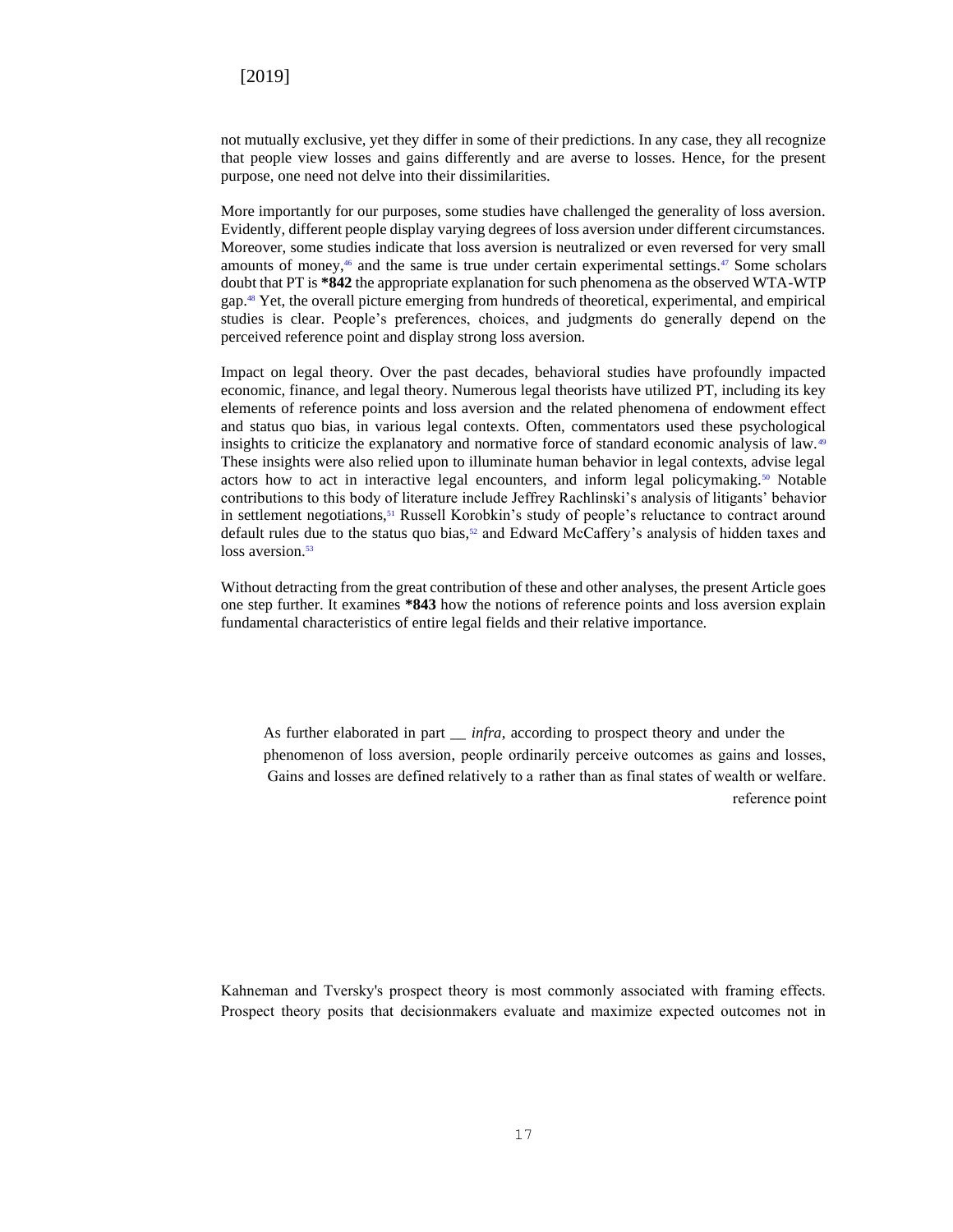isolation but rather relative to an initial reference point.  $30$  While this effect is uncontroversial, prospect theory adds the empirical observation that decisionmakers weigh losses from the reference point more heavily than gains, a phenomenon described as "loss aversion." The key experimental finding of prospect theory is that individuals are, in many cases, reluctant to sell a good endowed to them when offered a sum greater than they are willing to pay to acquire the good. 31

This "endowment effect" is the most celebrated, and certainly the most discussed, of the cognitive biases in the *behavioral law* and *economics* literature, in part because behavioral economists and legal scholars claim it as the most robust of the biases,  $32$  and in part because of its significant policy implications. The principal implication of the endowment effect is that the Coase Theorem does not apply,  $33$  and thus market transactions may not lead to an efficient allocation of resources, which in turn has implications for virtually every area of substantive law.  $34$  Legal scholars **[\*1043]** have certainly not missed many opportunities to elaborate on these implications.

<sup>33</sup> Cf. Elizabeth Hoffman & Matthew L. Spitzer, Willingness to Pay vs. Willingness to Accept: Legal and *Economic* Implications, *[71 Wash. U. L.Q. 59, 99 \(1993\)](http://advance.lexis.com/api/document?collection=analytical-materials&id=urn:contentItem:479K-PCG0-00CW-303V-00000-00&context=)* (illustrating how a difference between a person's willingness to pay to purchase a good and the price the same person is willing to accept to sell the same good could prevent Coasean bargaining); Jolls et al., supra note 28, at 1497 ("An important aspect of law and *economics* is the Coase theorem, which says that the assignment of a legal entitlement will not influence the ultimate allocation of that entitlement … .").

<sup>34</sup> See Christopher Buccafusco & Christopher Sprigman, Valuing Intellectual Property: An Experiment, *[96](http://advance.lexis.com/api/document?collection=analytical-materials&id=urn:contentItem:51FP-G510-00CW-80N4-00000-00&context=)  [Cornell L. Rev. 1, 13 \(2010\)](http://advance.lexis.com/api/document?collection=analytical-materials&id=urn:contentItem:51FP-G510-00CW-80N4-00000-00&context=)* ("Recognition of the systematic discrepancy between owner and purchaser valuations has caused legal scholars to reevaluate many areas of the law where Coasean bargaining has been influential."); Cass R. Sunstein, Switching the Default Rule, *[77 N.Y.U. L. Rev. 106, 112 \(2002\)](http://advance.lexis.com/api/document?collection=analytical-materials&id=urn:contentItem:45JB-HF40-00CW-72RM-00000-00&context=)* ("The Coase Theorem fails to account for the fact that the initial allocation seems to create an endowment effect. When the endowment effect is at work, those who initially receive a legal right value it more than they would if the initial allocation had given the right to someone else." (footnote omitted)).

<sup>30</sup> Kahneman & Tversky, supra note 11, at 277-79. In this narrow sense, prospect theory implicates rational choice behavior. As discussed, however, the reference-dependent preferences against which *economic* agents maximize generally arise from a form of cognitive bias such as "loss aversion."

<sup>&</sup>lt;sup>31</sup> Thaler, Positive Theory, supra note 16, at 43-44; Amos Tversky & Daniel Kahneman, Loss Aversion in Riskless Choice: A Reference-Dependent Model, 106 Q.J. *Econ*. 1039, 1041-42 (1991).

<sup>32</sup> See, e.g., Samuel Issacharoff, Can There Be a *Behavioral Law* and *Economics*?, *[51 Vand. L. Rev. 1729,](http://advance.lexis.com/api/document?collection=analytical-materials&id=urn:contentItem:3VNG-N420-00CW-703M-00000-00&context=)  [1735 \(1998\)](http://advance.lexis.com/api/document?collection=analytical-materials&id=urn:contentItem:3VNG-N420-00CW-703M-00000-00&context=)* ("The endowment effect is the most significant empirical observation from behavioral *economics*."); Daniel Kahneman et al., Anomalies: The Endowment Effect, Loss Aversion, and Status Quo Bias, in Choices, Values, and Frames 159, 170 (Daniel Kahneman & Amos Tversky eds., 2000) (describing the robustness of the endowment effect as "part of our endowment, and we are naturally keener to retain it than others might be to acquire it"); Russell Korobkin, The Endowment Effect and Legal Analysis, *[97 Nw.](http://advance.lexis.com/api/document?collection=analytical-materials&id=urn:contentItem:48NB-4270-00CW-00C3-00000-00&context=)  [U. L. Rev. 1227, 1229 \(2003\)](http://advance.lexis.com/api/document?collection=analytical-materials&id=urn:contentItem:48NB-4270-00CW-00C3-00000-00&context=)* ("The endowment effect is undoubtedly the most significant single finding from behavioral *economics* for legal analysis to date.").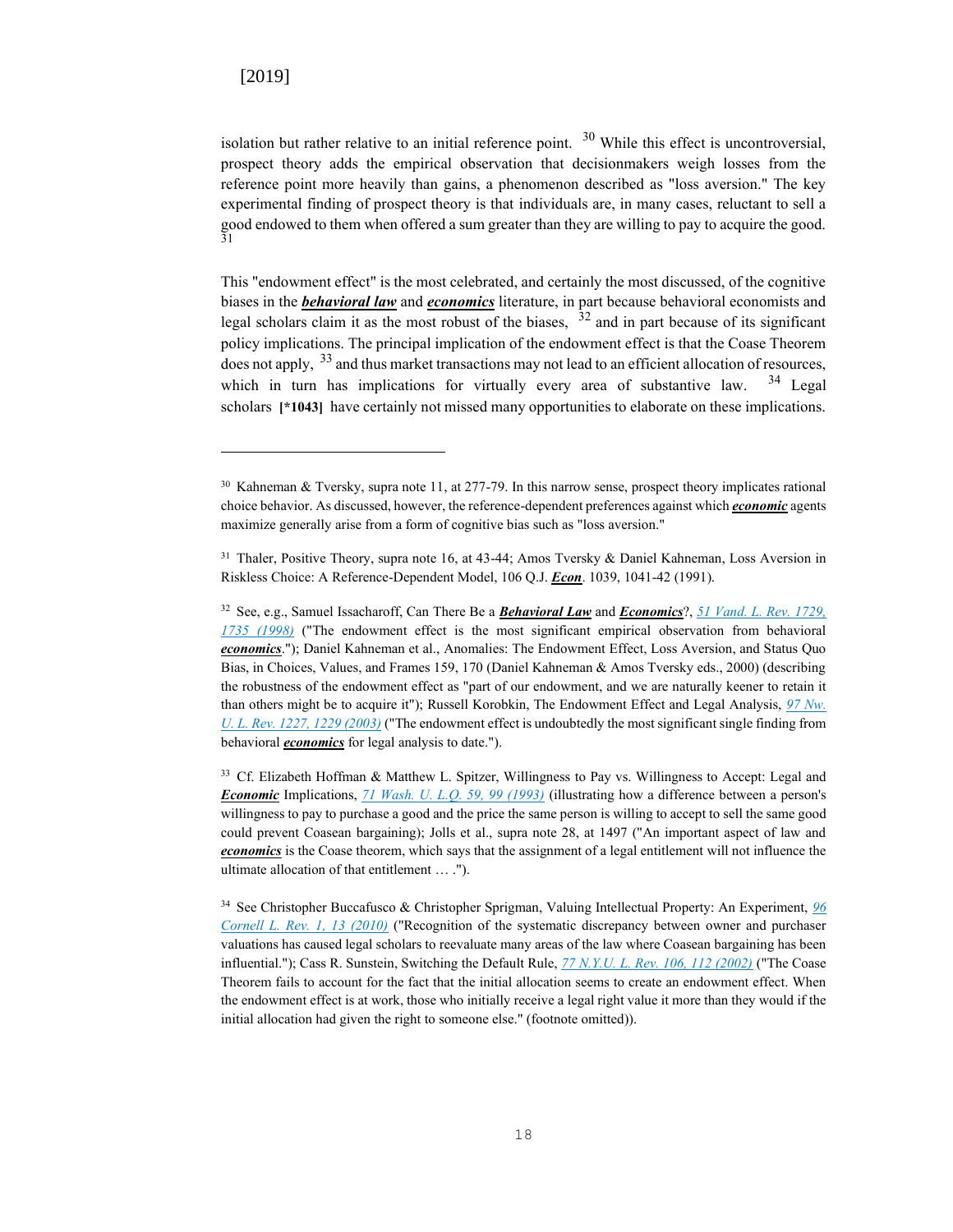<sup>35</sup> For example, they have relied upon failures of Coasean bargaining caused by the endowment effect to reexamine areas of property law,  $36$  tort law,  $37$  contract law,  $38$  and intellectual property. 39

One tool for understanding how *uncertainty* shapes incentives is Kahneman and Tversky's prospect theory,  $134$  the principles of which have been demonstrated in myriad experimental settings and earned Kahneman a Nobel Prize. <sup>135</sup> According to the theory, people evaluate choices not in absolute terms but in their divergence from a reference point. <sup>136</sup> For example, those selling their homes tend to consider not "What is the fair market value of this house?" but instead "How much would I accept to sell this house that I bought for X, lived in for so many years, and now

<sup>38</sup> See, e.g., Russell Korobkin, The Status Quo Bias and Contract Default Rules, *[83 Cornell L. Rev. 608, 630-](http://advance.lexis.com/api/document?collection=analytical-materials&id=urn:contentItem:3SD5-15G0-00CW-846T-00000-00&context=) [33 \(1998\).](http://advance.lexis.com/api/document?collection=analytical-materials&id=urn:contentItem:3SD5-15G0-00CW-846T-00000-00&context=)*

<sup>39</sup> See, e.g., Christopher Buccafusco & Christopher Jon Sprigman, The Creativity Effect, *[78 U. Chi. L. Rev.](http://advance.lexis.com/api/document?collection=analytical-materials&id=urn:contentItem:52SV-9080-00CV-K0FT-00000-00&context=)  [31, 51-52 \(2011\)](http://advance.lexis.com/api/document?collection=analytical-materials&id=urn:contentItem:52SV-9080-00CV-K0FT-00000-00&context=)* (arguing evidence of an endowment effect in experiments simulating intellectual property markets "undermines the normative justification for an IP law structured around strong property rules"); Buccafusco & Sprigman, supra note 34, at 2-4.

<sup>134</sup> See generally Kahneman and Tversky, 47 Econometrica 263 (cited in note 115). See also generally Daniel Kahneman and Amos Tversky, Choices, Values and Frames, in Daniel Kahneman and Amos Tversky, eds, Choices, Values, and Frames 1 (Cambridge 2000); Amos Tversky and Daniel Kahneman, Advances in Prospect Theory: Cumulative Representation of *Uncertainty*, 5 J Risk & *Uncertainty* 297 (1992); George Wu, Jiao Zhang, and Richard Gonzales, Decision under Risk, in Derek J. Koehler and Nigel Harvey, eds, Blackwell Handbook of Judgment and Decision Making 399 (Blackwell 2004).

<sup>135</sup> Kahneman won the 2002 Nobel Prize in Economics for his work. See Daniel Kahneman, Autobiography (The Nobel Foundation 2002), online at *[http://nobelprize.org/nobel\\_prizes](http://nobelprize.org/nobel_prizes)* /economics/laureates/2002/kahneman.html (visited Nov 7, 2011).

<sup>136</sup> See Kahneman and Tversky, 47 Econometrica at 277 (cited in note 115).

<sup>35</sup> As of June 19, 2012, a search of the Westlaw Journals & Law Reviews (JLR) database reveals 1094 articles in legal periodicals referencing "endowment effect." The same search on Google Scholar shows 1030 references in legal periodicals and court opinions. According to one legal scholar, a broader search for "endowment effect" or "status quo bias" revealed that the terms were referenced in only two legal periodicals in 1990 but in 373 by 2003. Korobkin, supra note 32, at 1229.

<sup>36</sup> See, e.g., William A. Fischel, The Offer/Ask Disparity and Just Compensation for Takings: A Constitutional Choice Perspective, 15 Int'l Rev. L. & *Econ*. 187, 187 (1995); Jeffrey J. Rachlinski & Forest Jourden, Remedies and the Psychology of Ownership, *[51 Vand. L. Rev. 1541, 1542-46 \(1998\).](http://advance.lexis.com/api/document?collection=analytical-materials&id=urn:contentItem:3VNG-N400-00CW-703F-00000-00&context=)*

<sup>37</sup> See, e.g., Jack L. Knetsch, Biased Valuations, Damage Assessments, and Policy Choices: The Choice of Measure Matters, 63 Ecological *Econ*. 684, 684-85 (2007); Edward J. McCaffery et al., Framing the Jury: Cognitive Perspectives on Pain and Suffering Awards, *[81 Va. L. Rev. 1341, 1351-54 \(1995\).](http://advance.lexis.com/api/document?collection=analytical-materials&id=urn:contentItem:3S41-43N0-00CV-555D-00000-00&context=)*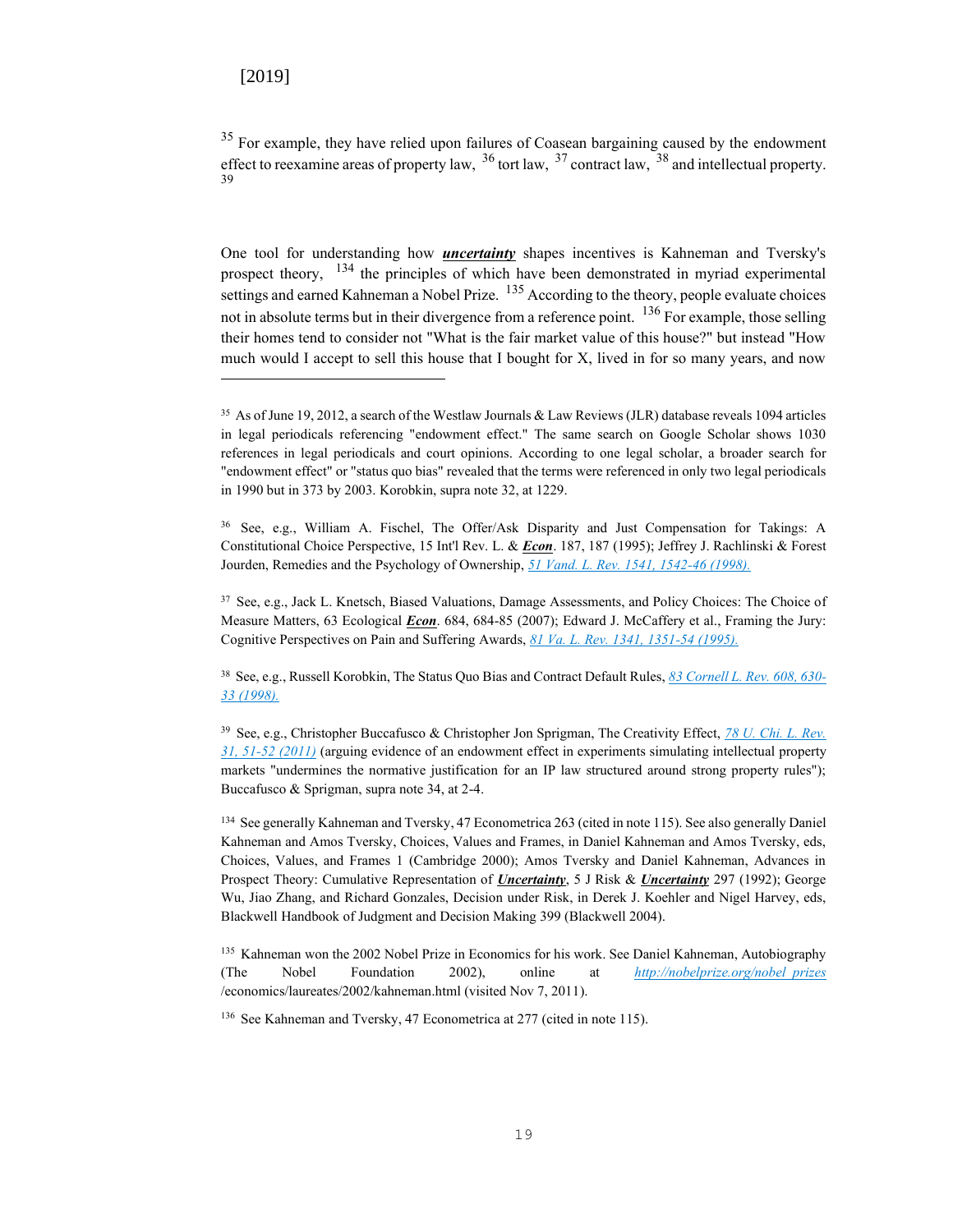owe Y on?" Both losses and gains from a given reference point have a diminishing marginal effect: people value the first \$ 1,000 they win in a raffle more than the second, just as they fear the first  $$ 1,000$  in car repair costs more than the second.  $^{137}$  Losses and gains are not felt equally, however. The **[\*359]** (negative) value of the prospect of a loss is greater than the (positive) value of the prospect of an identical gain. <sup>138</sup>

Prospect theory's more significant asymmetry for my purposes relates to risk sensitivity. People tend to be risk seeking for potential losses and risk averse for potential gains,  $139$  except when the stakes are low. <sup>140</sup> Roughly speaking, this means that people tend to prefer risking a 50 percent chance of losing \$ 1,200 over a 100 percent chance of losing \$ 500, even though they will lose \$ 600 rather than \$ 500 on average. Conversely, people tend to prefer a 100 percent chance of gaining \$ 500 over a 50 percent chance of gaining \$ 1,200, even though this means choosing an expected  $$500$  gain over an expected  $$600$  gain. <sup>141</sup>

<sup>140</sup> In their initial work, Kahneman and Tversky identified a gain-loss dichotomy for risk attitudes. See id. Later work culminating in "cumulative prospect theory" revealed a fourfold pattern of risk attitudes, however. People are risk averse for moderate or large gains, and risk seeking for moderate or large losses. But when the stakes are low, attitudes reverse: people become risk seeking for small gains and risk averse for small losses. See Tversky and Kahneman, 5 J Risk & *Uncertainty* at 306 (cited in note 134). See also Amos Tversky and Peter Wakker, Risk Attitudes and Decision Weights, 63 Econometrica 1255, 1256-57 (1995) (describing the fourfold pattern and collecting empirical sources); George Wu and Richard Gonzalez, Curvature of the Probability Weighting Function, 42 Mgmt Sci 1676, 1676-77 (1996) (noting the fourfold pattern); Antoni Bosch-Domenech and Joaquim Silvestre, Reflections on Gains and Losses: A 2 x 2 x 7 Experiment, 33 J Risk & *Uncertainty* 217, 225-27 (2006) (confirming the basic risk attitudes described by prospect theory but suggesting that attitudes may be shaped more by the amount of money in play than whether one faces a gain or a loss). Because the financial stakes in copyright suits are probably at least moderate and often high, I rely on the simple gain-loss dichotomy that applies to such situations. <PARA'0 pt'0 pt'0 pt'>For other legal applications of prospect theory, see Chris Guthrie, Framing Frivolous Litigation: A Psychological Theory, *[67 U Chi L Rev 163, 167-70 \(2000\);](http://advance.lexis.com/api/document?collection=analytical-materials&id=urn:contentItem:3YPC-VDV0-00CV-K0CW-00000-00&context=)* Jeffrey J. Rachlinski, Gains, Losses, and the Psychology of Litigation, *[70 S Cal L Rev 113, 128-30 \(1996\).](http://advance.lexis.com/api/document?collection=analytical-materials&id=urn:contentItem:3S41-5P70-00CV-51P1-00000-00&context=)* See also generally Guthrie, *[97 Nw U L Rev 1115](http://advance.lexis.com/api/document?collection=analytical-materials&id=urn:contentItem:48NB-4270-00CW-00C1-00000-00&context=)* (cited in note 115) (reviewing applications).

<sup>141</sup> The numbers here are stylized for exposition, but it is more accurate to say the risk seeker prefers a 50 percent chance of losing \$ 1,000 to a certain loss of \$ 500, whereas a risk-neutral person would not distinguish between the two.

<sup>&</sup>lt;sup>137</sup> In Kahneman and Tversky's terms, "the value function for changes of wealth is normally concave above the reference point … and often convex below it." Id at 278.

<sup>138</sup> See id at 279 ("The value function for losses is steeper than the value function for gains."). The phenomenon is called "loss aversion." See Daniel Kahneman, Jack L. Knetsch, and Richard H. Thaler, Anomalies: The Endowment Effect, Loss Aversion, and Status Quo Bias, 5 J Econ Persp 193, 199-203 (1991).

<sup>&</sup>lt;sup>139</sup> See Kahneman and Tversky, 47 Econometrica at 269 (cited in note 115).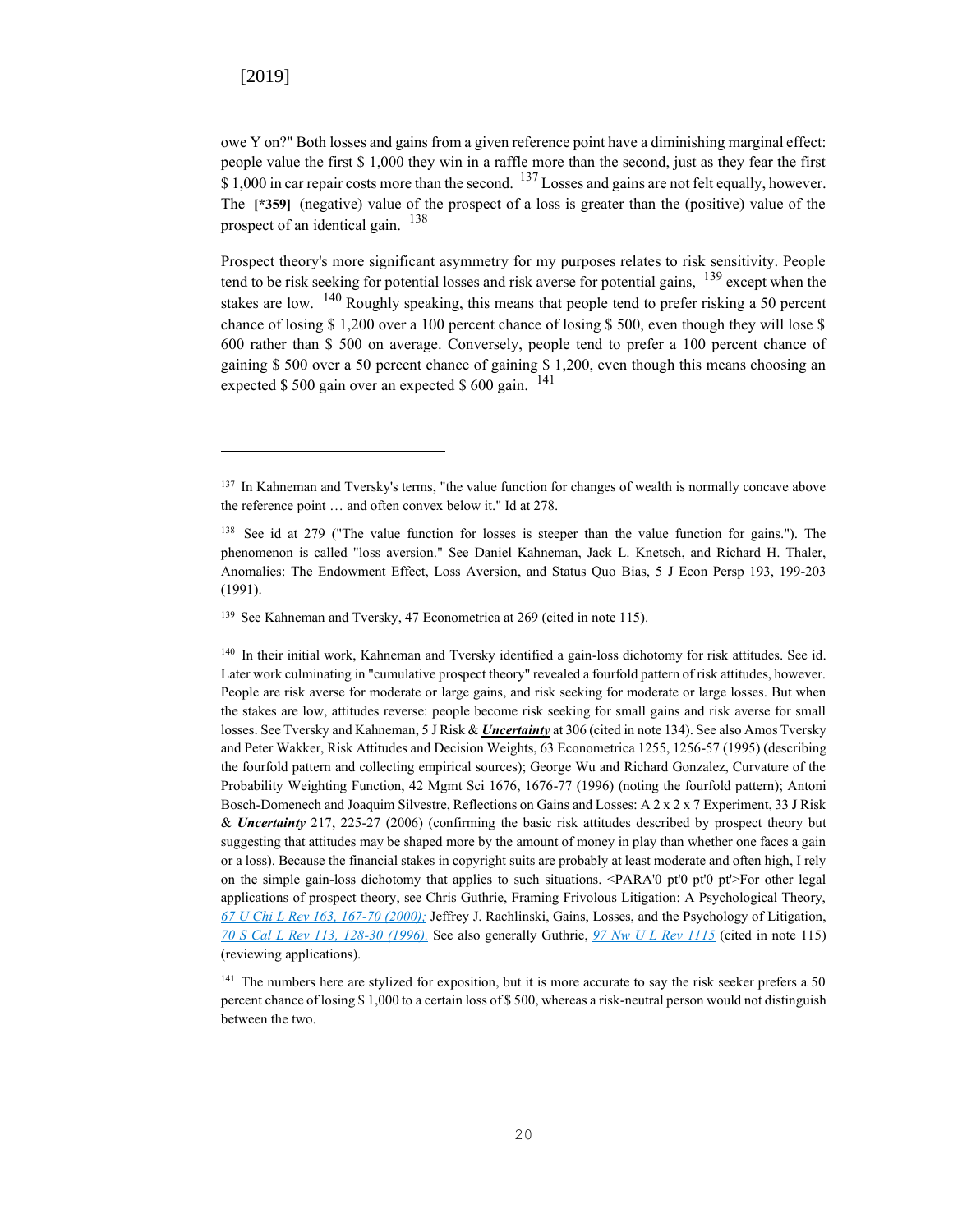This *asymmetric* sensitivity suggests that the optimal distribution of *uncertainty* in the copyright system is an *asymmetric* one. <sup>142</sup> Those seeking gains from copyright - the copyright holders overvalue **[\*360]** certainty: a right affording less protection may be preferred to a more protective right if the former is more predictable. In other words, the same (expected value of a) carrot is more valuable to a risk-averse actor when it is reliably awarded. So *copyright's* clarity in areas salient to copyright holders enhances incentives. By contrast, those who see copyright as an impediment and want only to avoid liability - the potential users - are risk seekers: holding *copyright's* scope constant, they prefer *uncertainty*. The same (expected value of a) stick is less daunting to a risk-seeking actor when it is uncertain. Because users are risk seekers, *uncertainty* in areas salient to them may promote access. It may also promote access by making copyright holders discount their entitlements to exclude uses at the boundaries of their entitlement and thus charge less for licenses and litigate less often. These points require elaboration, but they combine to cast doubt on the conventional argument that *uncertainty* inhibits access. *Asymmetric uncertainty* may be the best response to *asymmetric* sensitivity to risk.

A related phenomenon is the endowment effect. According to the endowment effect, individuals tend to place higher value on entitlements that they already have, compared to entitlements that they do not have.<sup>63</sup> Departing from an entitlement is perceived as a loss whereas acquiring an entitlement is perceived as a gain. The endowment effect thus implicates on people's reference point, which in turn incriminate whether a certain outcome is perceived as a loss or as a gain, with the implications of this aspect on people's attitude towards risk and therefore also their conducts under condition of legal uncertainty.

<sup>142</sup> I am eliding somewhat the distinction between risk and *uncertainty*, where risk represents a known probability of an event's occurrence and *uncertainty* an ambiguous probability. See, for example, Frank H. Knight, Risk, *Uncertainty* and Profit 19-20, 197-232 (Cambridge 1921). In any event, choice under *uncertainty* follows many of the same patterns as choice under risk. See Tversky and Kahneman, 5 J Risk & *Uncertainty* at 316 (cited in note 134). See also Marco Lauriola and Irwin P. Levin, Relating Individual Differences in Attitude toward Ambiguity to Risky Choices, 14 J Behav Dec Making 107, 120-21 (2001). <sup>63</sup> Id. Id.